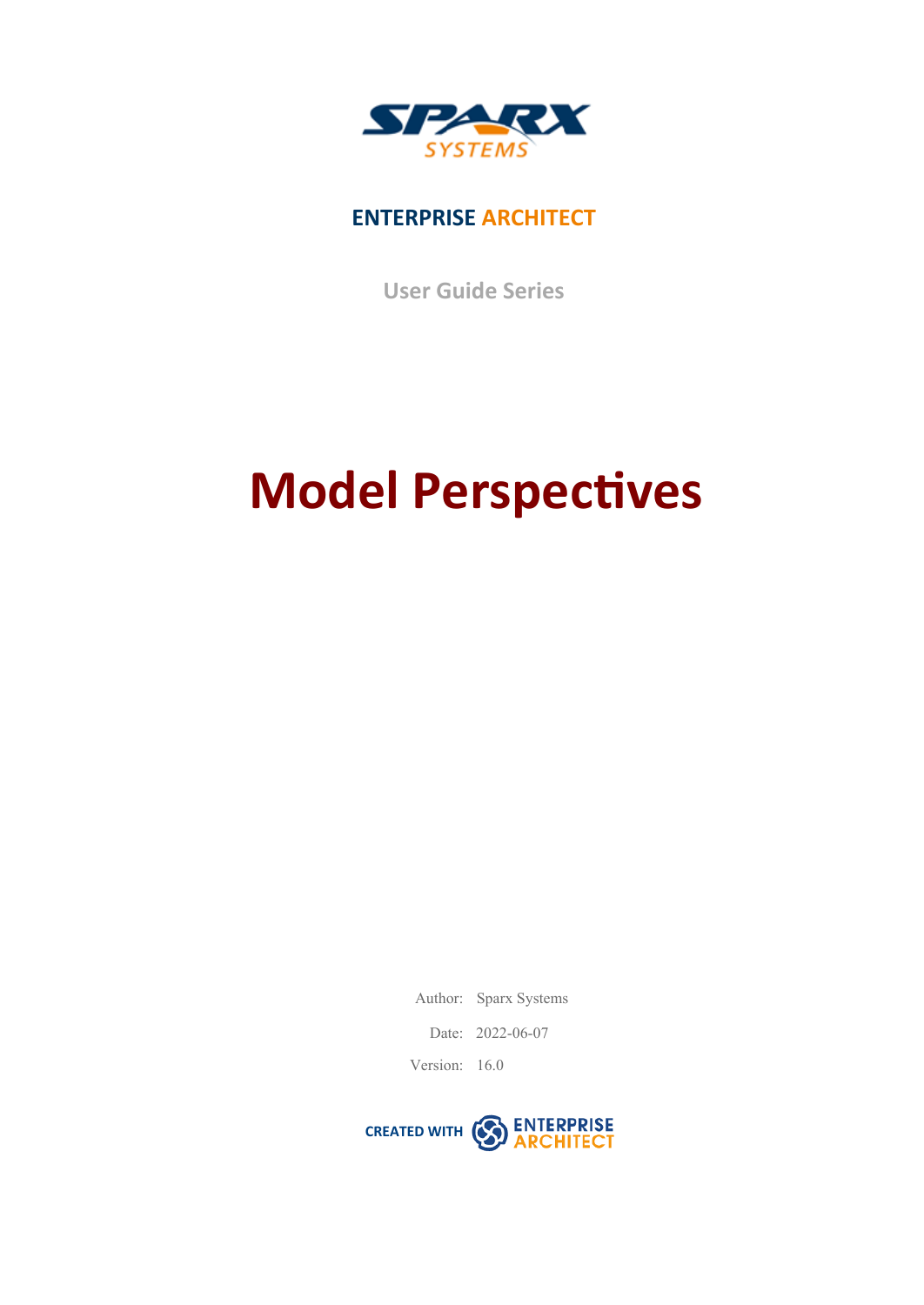## **Table of Contents**

| Model Perspectives               |  |
|----------------------------------|--|
| Types of Perspective             |  |
| Using Perspectives               |  |
| <b>Customizing Perspectives</b>  |  |
| Perspectives for Security Groups |  |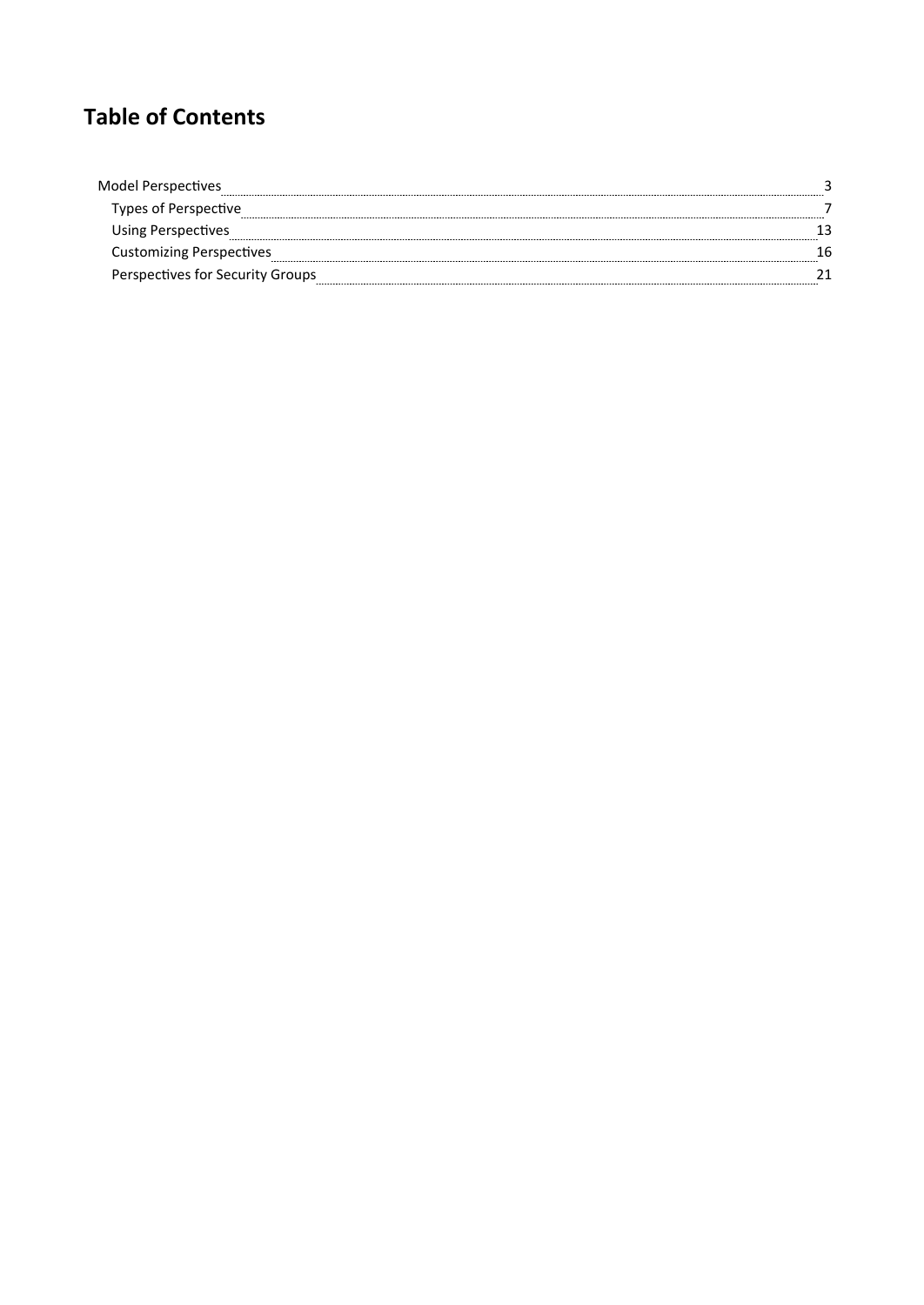# **Model Perspectives**

Enterprise Architect is used by a wide range of teams, from executives and Business Architects who model organizational change and strategic direction at the highestlevel, through to Technology Architects who model infrastructure and implementation at the lowest level, with a large number of other disciplines in between. These additional disciplines include Business Analysts, Process Analysts and Requirement Analysts; Information Architects, Data Architects, Application Architects and Security Architects; System Engineers and Product Engineers; Testers; Scrum Masters and many more.

Enterprise Architect has a huge range of available features supporting these disciplines that, when seen together, might be difficult to assess. To ensure a modeler can quickly identify and use the features of greatest value to the role they are performing at a particular time, Perspectives have been created to bundle the features - including modeling languages and example patterns - into sets. This allows you to effectively change roles and focus simply by switching to another Perspective - almost like putting on a different hat. When a Perspective is selected the tool instantly changes to hide the irrelevant features and only display the ones defined for that Perspective. Some modelers might select or be assigned a single Perspective for the lifetime of a role or project, whilst others might switch Perspectives five or six times a day.<br>The Perspectives are completely configurable, allowing fine grain inclusion (and thus exclusion) of

and tool features; this can be done ata whole-model level, security group level or personal level.

| All                            |   |
|--------------------------------|---|
| Personalized                   | Þ |
| Specialized                    | r |
| UML                            | Þ |
| Strategy                       | Þ |
| Analysis                       | Þ |
| Requirements                   | Þ |
| UX Design                      | Þ |
| <b>Business Modeling</b>       | Þ |
| Software Engineering           | Þ |
| Systems Engineering            | ь |
| Simulation                     | Þ |
| Database Engineering           | Þ |
| <b>Enterprise Architecture</b> | Þ |
| Information Exchange           | Þ |
| Publishing                     | Þ |
| Construction                   |   |
| Management                     |   |
| Settings                       |   |

Perspectives:

- Are selections of Technologies some specific to one of the many modeling languages and their model and diagram Patterns
- Are tailored to domain-specific modeling scenarios; when you work in a specific domain, you can apply a Perspective to expose appropriate facilities and hide all others
- Remove the significant distraction of having to identify and assess multiple technologies before proceeding with your work
- Help you to select and apply an environment of particular modeling languages or Technologies, enabling you to work effectively and efficiently on the task at hand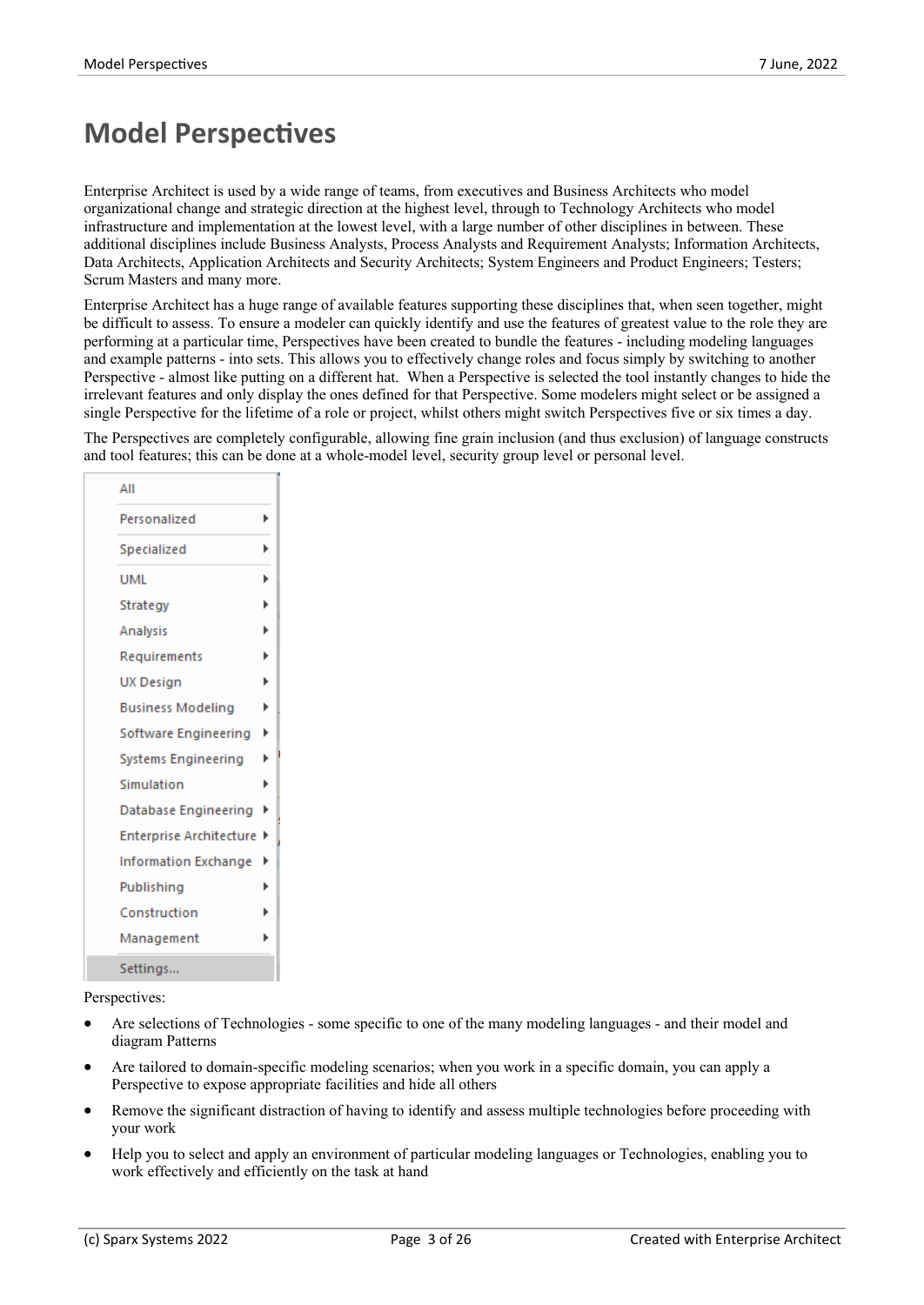· Help you to switch easily and quickly between tools when your modeling focus changes; you simply select another Perspective from the list of Perspective Sets (which identify the domain they support) and Enterprise Architect then hides the features of the previous Technologies and applies the new environment

Initially you can select from the built-in Perspective Sets and the more than eighty Perspectives they provide. As your experience in modeling with Enterprise Architect develops and your work becomes more specific, you can create custom Perspectives either just for yourself or for all users of the model. This helps you work within a Technology that you might have recently imported and activated, or apply a combination of Technologies that are not associated in the built-in sets.

#### **Overview**

You select and switch to the required Perspective through:

- · The <perspective name> option at the top right ofthe screen (which identifies the currently-active Perspective), or
- · Through the 'Start > All Windows > Perspective' drop-downs in the ribbon, or
- Directly through the Perspective Portal in the Portals window

Selecting a built-in Perspective automatically brings up the Start Page 'Create from Pattern' tab (the Model Wizard), which provides a rich set of new model patterns and guidance notes, filtered to narrow down the available patterns, technologies, diagram types and other modeling constructs to the precise set required, with similar action Diagram Toolbox pages and dialogs. This helps you to quickly build accurate, focused models with minimal 'noise' and maximum fidelity.

| $\circ$ Start Page $\times$ <b>E</b> Specification Manager <b>B</b> Find in Project |                                                                                                                                                                                                                                                                                 | $\triangleleft$ $\triangleright$ |
|-------------------------------------------------------------------------------------|---------------------------------------------------------------------------------------------------------------------------------------------------------------------------------------------------------------------------------------------------------------------------------|----------------------------------|
| Open Project Create from Pattern Add Diagram Guidance                               |                                                                                                                                                                                                                                                                                 |                                  |
|                                                                                     |                                                                                                                                                                                                                                                                                 |                                  |
| $\equiv$<br><b>Business Rule Model</b>                                              |                                                                                                                                                                                                                                                                                 |                                  |
| α<br>4 Business Rule Model<br>Starter Business Rule Model                           | <b>Starter Business Rule Model</b>                                                                                                                                                                                                                                              |                                  |
|                                                                                     | The Starter Business Rule Model pattern creates diagrams and elements that model Domain<br>Elements, Business Rules, Rule Tasks and Rule Flows to describe Business Rules can be modeled<br>formally and used to generate programming code that is used to implement the rules. |                                  |
|                                                                                     | A m «business rules model» Starter Business Rule Model<br>먹 Business Rules Model<br>A <b>Confidence</b> Susiness Rules<br><b>PRBusiness Rules</b>                                                                                                                               | $\overline{\phantom{a}}$         |
| Change Management<br>Add To:<br>Create Model(s)                                     | Customize Pattern on import<br>Combine with selected Package                                                                                                                                                                                                                    |                                  |

Applying a Perspective mainly takes place through the Model Wizard, 'New Diagram' dialog, Diagram Toolbox and 'Stereotypes' dialog, for creating model structures. Note that the  $\circledcirc$  <perspective name> option sets the global Perspective for the model and in these dialogs and displays, but the windows, dialogs and ribbons allow you to swap to a different Perspective for a work task instantly, making it easy to find and change to the exact modeling tools required at that moment.

As a huge boost to modeling encompassing several disciplines and modeling domains, selecting a Perspective provides its Technology as an available development tool, whilst all existing model structures that make use of the *hidden* Technologies still render and work as normal. If you have a model that contains, say, a BPMN View and a SysML View, you might apply a Perspective to support the creation of BPMN structures and see only BPMN templates and Toolbox items in your BPMN development. But if you open a SysML diagram during this work,you will still see the SysML Toolbox pages, Properties pages and options that enable you to properly examine that diagram.

To further enhance your modeling experience, you can also use the Perspective Sets window to filter the Perspectives, hiding complete Perspective sets or individual Perspectives. This enables you to reduce the list of Perspectives offered for selection to just those you are likely to use.

Additionally, the model administrator can tailor the Perspectives and/or ribbons available to each User Security Group, as a Perspective Setting or Ribbon Set for each group. This filters the Perspectives available to a user according to their security group, rather than their personal choice. See the *Perspectives for Security Groups* Help topic.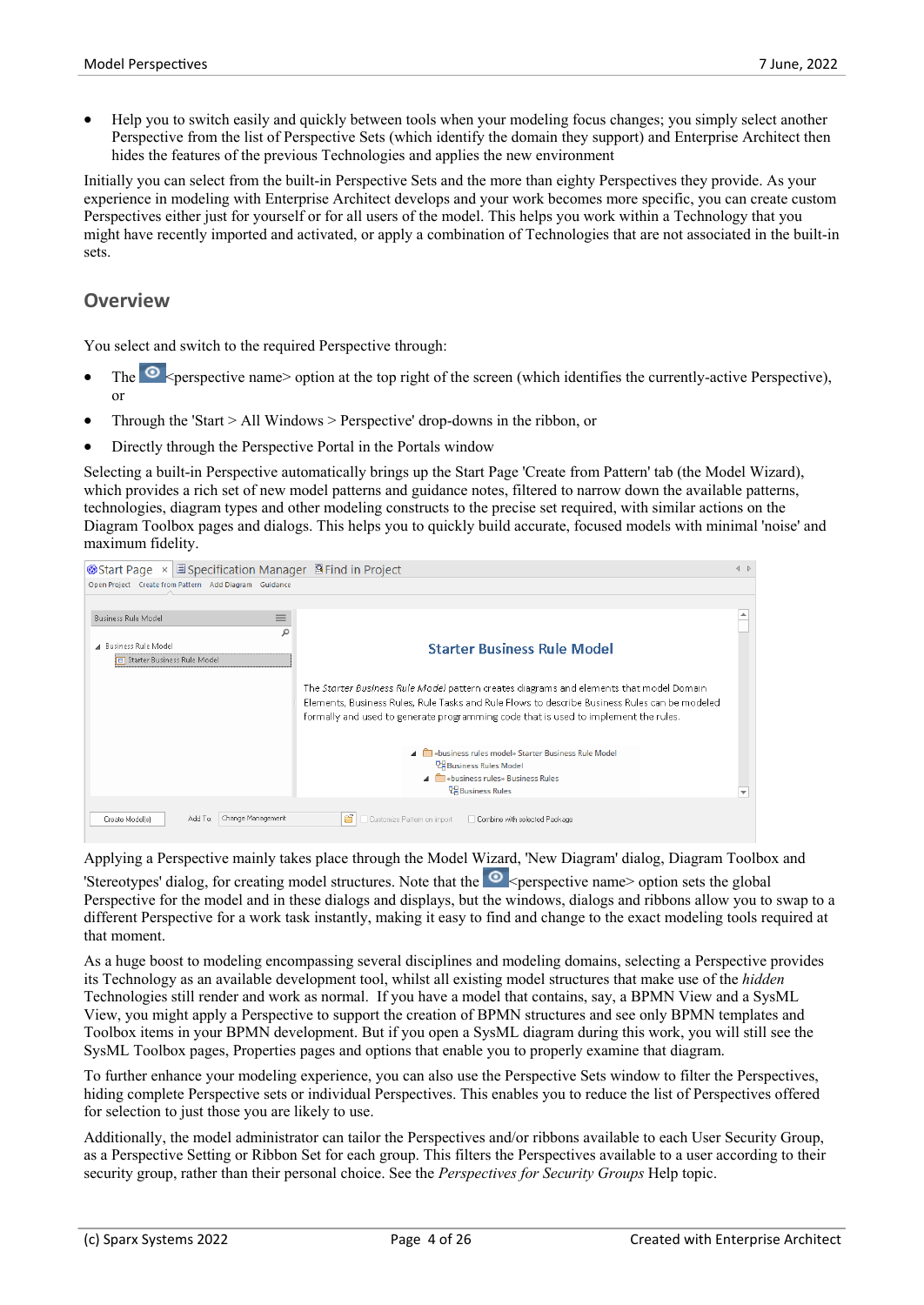Regardless ofwhich Perspective you select, all of the coding languages, templates, RTF templates and images remain immediately available.

For specific instructions on using Perspectives, see the *Using Perspectives* Help topic.

#### **System Perspectives**

Enterprise Architect provides a rich set of more than eighty Perspectives built directly into the application, which have been crafted to align with the multitude of roles that modelers perform; these Perspectives are grouped into Sets that make finding the right Perspective quick and easy, and include:

- Business Sets for Strategy, BPMN, Business Analysis and more, helping the business user focus on their current task
- · SysML, MBSE, Software, Simulation and others, for the Systems Engineer and Software Engineer
- · ArchiMate, TOGAF, Zachman Framework and GRA-UML, version-specific Sets that provide the most common tools for the needs of Enterprise Architects
- SPEM, Process Guidance and MDG Technology Builder for Project Managers

Each set contains a number of relevant and useful Perspectives. This image shows an example of the Analysis Perspective Set, which contains a number of Perspectives.

|                             | All                       |
|-----------------------------|---------------------------|
|                             | Personalized              |
|                             | Specialized               |
|                             | UMI                       |
|                             | Strategy                  |
| <b>All Analysis</b>         | Analysis                  |
| <b>Custom Diagram Style</b> | Requirements              |
| <b>AWS Architecture</b>     | <b>UX Design</b>          |
| Google Cloud Platform       | <b>Business Modeling</b>  |
| Microsoft Azure             | Software Engineering      |
| Whiteboard                  | Systems Engineering       |
| <b>Simple Analysis</b>      | Simulation                |
| CMMN                        | Database Engineering      |
| Eriksson-Penker Model       | Enterprise Architecture ▶ |
| <b>Web Models</b>           | Information Exchange      |
|                             | Publishing                |
|                             | Construction              |
|                             | Management                |
|                             | Settings                  |
|                             |                           |

For a more comprehensive description of the built-in Perspectives, see the *Types of Perspective* Help topic.

#### **Custom Perspectives**

In addition to the built-in Perspectives, you can create any number of your own Perspectives on the 'Model-Based Sets' or 'Personal Sets' tabs. While the built-in, or system, Perspectives typically contain a single language or technology - for example the Business Process Model and Notation (BPMN) Perspective allows you to focus on just BPMN - custom Perspectives allow you to open a number of technologies at the same time. For example, if you regularly create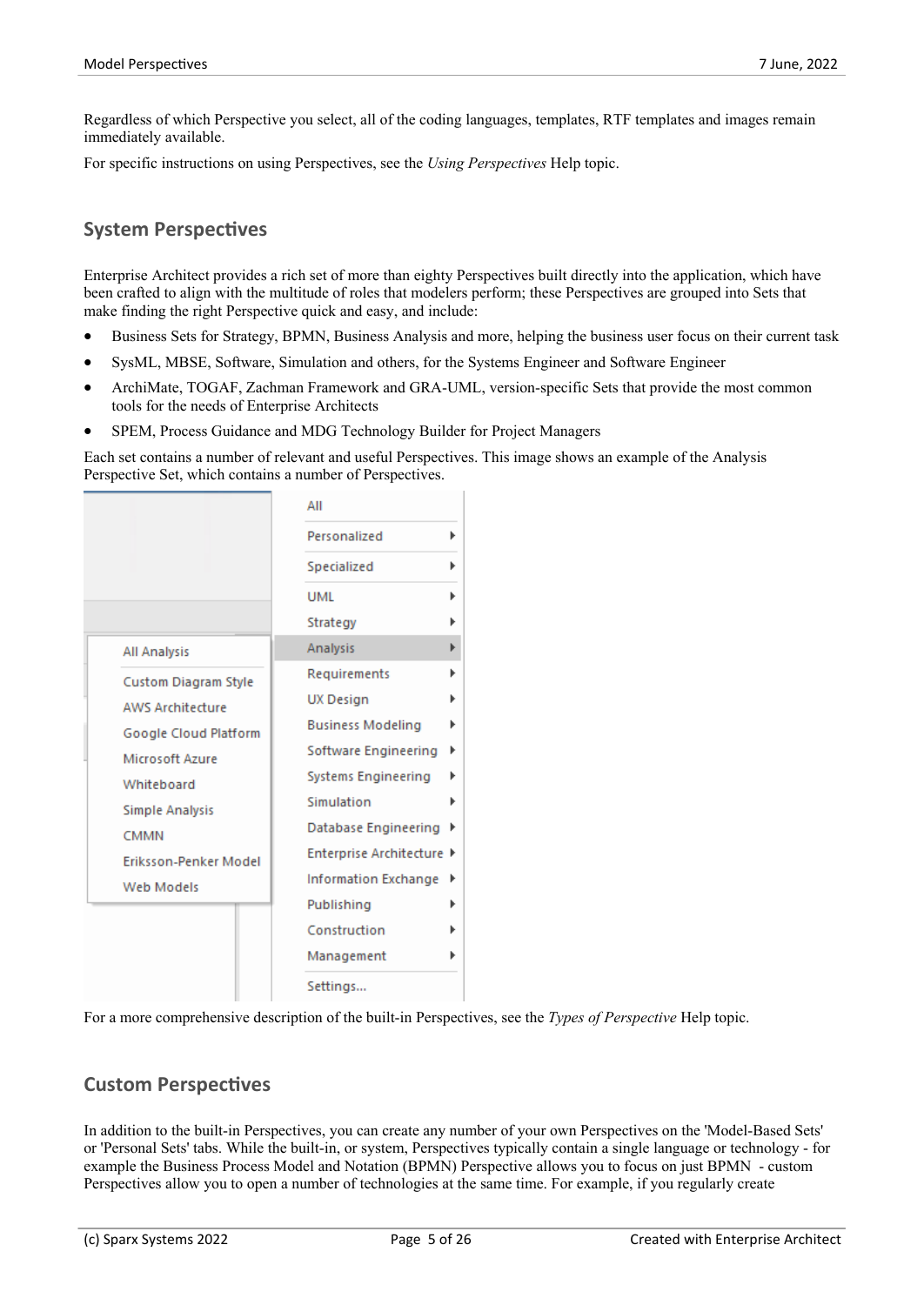prototypes you might want to create a 'Prototyping' Perspective that groups the technologies and modeling languages you use in that work.

| <b>Perspective Sets</b>                                                   |        |                                     |  |
|---------------------------------------------------------------------------|--------|-------------------------------------|--|
| System Visibility   Personal Sets   Model-Based Sets   Group Restrictions |        |                                     |  |
| Perspective:                                                              |        | Technologies:                       |  |
| Name                                                                      | Strict | <b>Included Technology</b>          |  |
| Dave Analysis                                                             |        | Basic UML 2 Technology              |  |
| Roberts SysML2                                                            | Yes    | Class Modeling                      |  |
| <b>Model Pers</b>                                                         |        | <b>B</b> EA Analysis                |  |
|                                                                           |        | 등 Case Management Model && Notation |  |
|                                                                           |        | EF Eriksson-Penker Models           |  |

Custom Perspectives do not automatically open the Model Wizard.

These custom Perspectives can be created, modified and deleted as the roles you perform change over time. For information on creating custom Perspectives, see the *Customizing Perspectives* Help topic.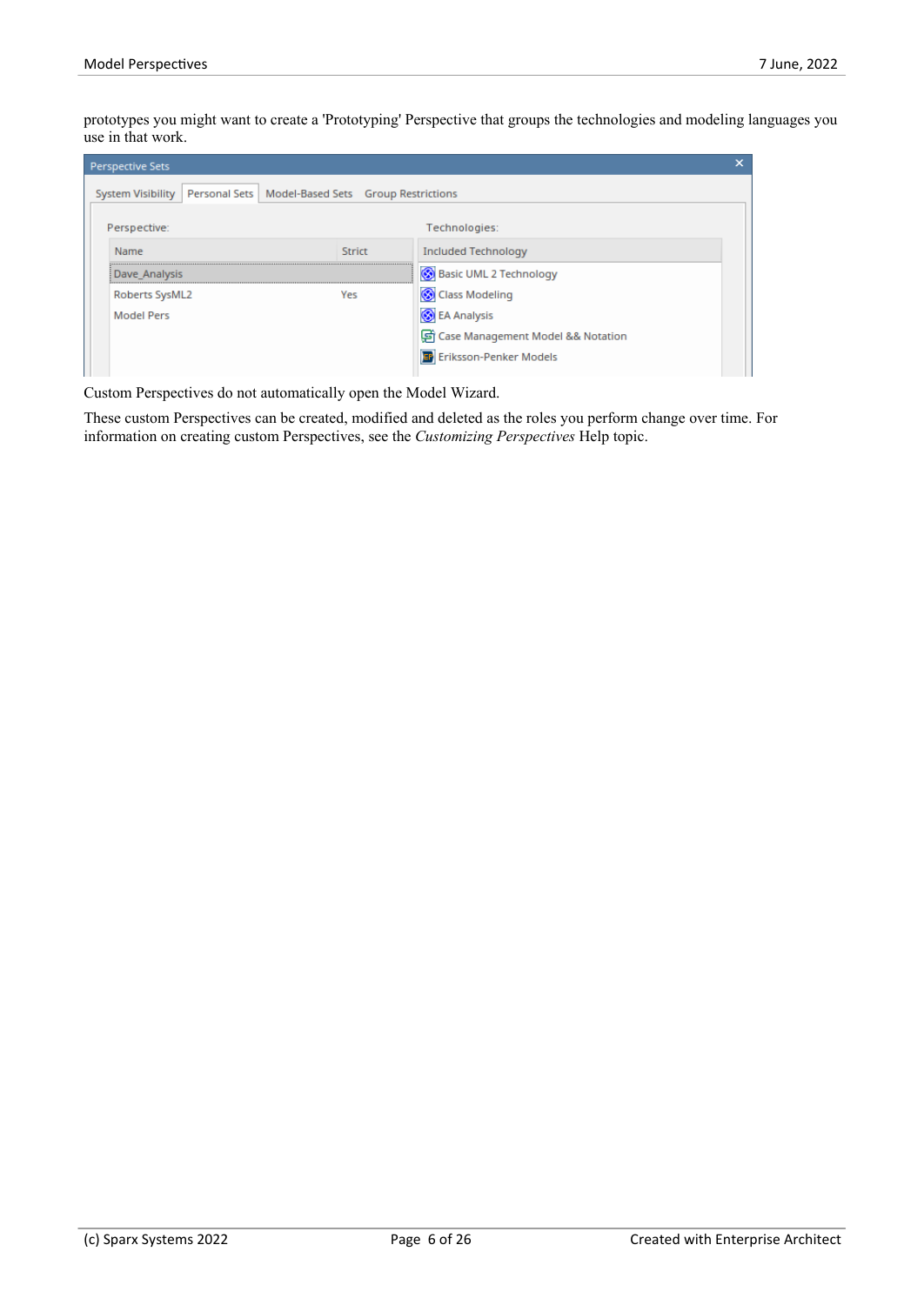# **Types of Perspective**

There is a wide selection of built-in Perspectives provided within Enterprise Architect, each containing a suite of Patterns. The Perspectives themselves are organized into groups called Perspective Sets.

Extensive research has been conducted to define sets of Perspectives that are expertly tailored to meet the needs of modelers who work in a particular project discipline or team role. For example, there are Perspectives for strategists, enterprise and solution architects, requirement analysts, user experience designers, informaticians, systems engineers and many more, remembering that a user can switch to another available Perspective at any time when their role or modeling emphasis changes. You can select certain sets and hide others; effectively, it is like having access to fifty different tools, but all cleverly concealed when they are not required, allowing you to stay focused on the task at hand with the tools, workspaces, languages and features that are needed, including best practice patterns to get your modeling off to a flying start.

This *Types of Perspective* topic is a reference, describing each Perspective Set and Perspective. You can also create your own Personal Perspectives, which are included under the second item in the full listof Perspective Sets.

To select and apply any of these Perspectives, see the Using [Perspectives](https://sparxsystems.com/enterprise_architect_user_guide/16.0/using_perspectives.htm) Help topic.

| Category    | <b>Perspectives</b>                                                                                                                                                                                                                                                                                                                                                                                                                        |
|-------------|--------------------------------------------------------------------------------------------------------------------------------------------------------------------------------------------------------------------------------------------------------------------------------------------------------------------------------------------------------------------------------------------------------------------------------------------|
| All         | This category lists every Perspective Set and Perspective available.                                                                                                                                                                                                                                                                                                                                                                       |
| Personal    | This category lists every custom Perspective that is available to you.                                                                                                                                                                                                                                                                                                                                                                     |
| Specialized | This category lists all Perspectives provided by imported User Technologies<br>(including the UML Technology).                                                                                                                                                                                                                                                                                                                             |
| <b>UML</b>  | The UML category provides the Perspectives for normal UML modeling, including:<br>All UML Modeling - all modeling tools and objects provided by the other<br>Perspectives in this group<br>UML Structural Models - the modeling tools and objects for structural UML<br>models, such as:<br>- Package diagrams<br>- Class diagrams<br>- Object diagrams<br>- Composite Structure diagrams<br>- Component diagrams<br>- Deployment diagrams |
|             | UML Behavioral Models - the modeling tools and objects for behavioral UML<br>models, such as:<br>- Use Case diagrams<br>- Sequence diagrams<br>- Communication diagrams<br>- Timing diagrams<br>- Interaction Overview diagrams<br>- Activity diagrams<br>- StateMachine diagrams                                                                                                                                                          |
| Strategy    | The Strategy category provides Perspectives for:<br>All Strategy - all modeling tools and objects provided by the other Perspectives<br>in this group                                                                                                                                                                                                                                                                                      |

#### **Perspectives**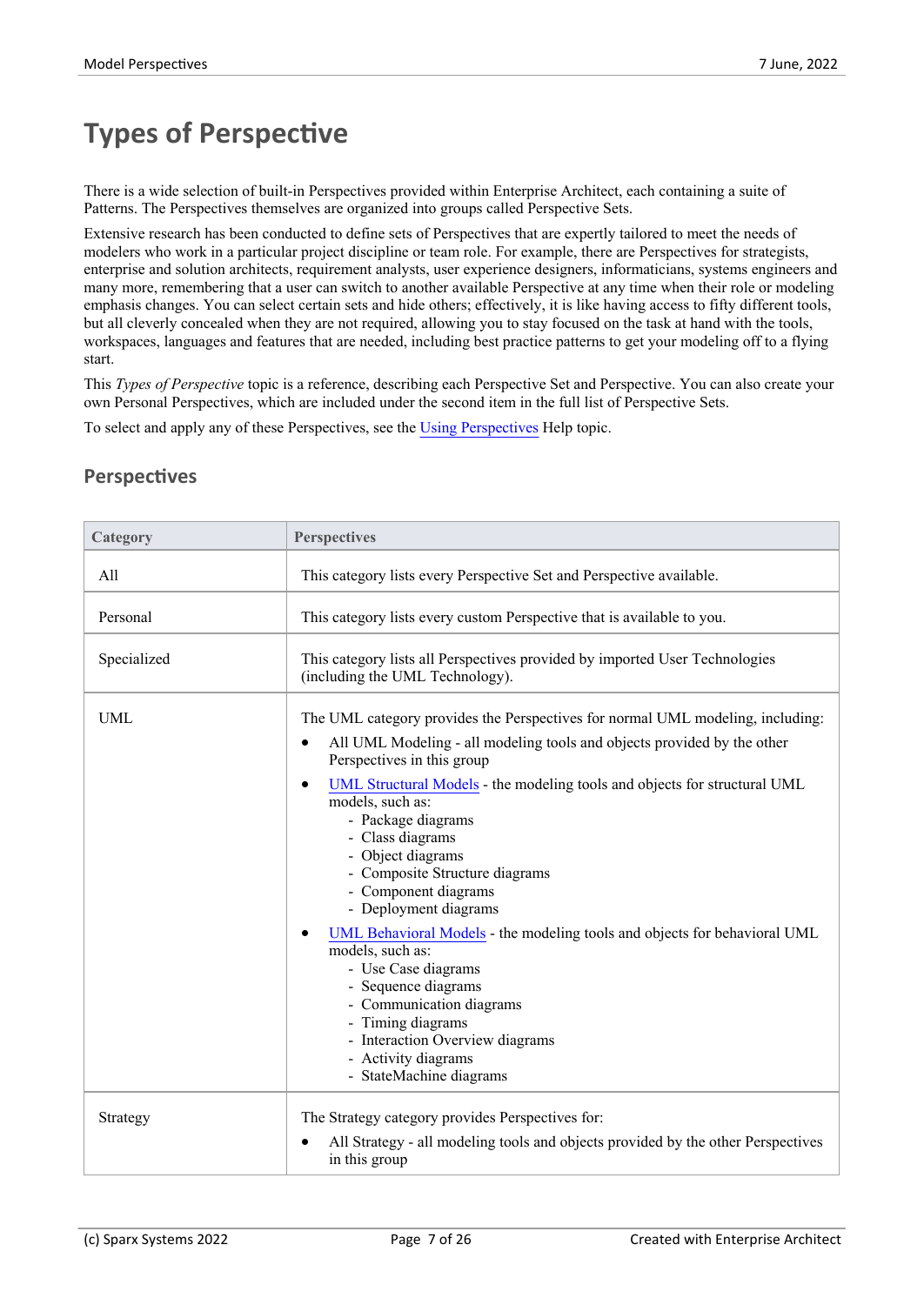|              | Mind Mapping - the basic Mind Map diagram<br>$\bullet$                                                                                                                                                                                                                                                                 |
|--------------|------------------------------------------------------------------------------------------------------------------------------------------------------------------------------------------------------------------------------------------------------------------------------------------------------------------------|
|              | Strategy modeling, such as:<br>٠<br>- Organizational Chart<br>- Value Chains<br>- Strategy Maps<br>- Balanced Scorecard<br>- One-level and Two-level Flow Charts<br>- Decision Analyses with Decision Tree and with Decision Models<br>- SWOT Analysis<br>Risk Analysis - the Risk Taxonomy - Threat Community diagram |
| Analysis     | The Analysis category provides Perspectives for:                                                                                                                                                                                                                                                                       |
|              | All Analysis - all modeling tools and objects provided by the other<br>Perspectives in this group                                                                                                                                                                                                                      |
|              | Custom Diagram Style - the 'Simple Style' diagram rendering for presentations<br>٠<br>and non-technical display of information                                                                                                                                                                                         |
|              | Amazon Web Services (AWS) - for creating Amazon/AWS diagrams in<br>٠<br><b>Enterprise Architect</b>                                                                                                                                                                                                                    |
|              | Google Cloud Platform (GCP) Icons - for creating Google Cloud Platform<br>٠<br>diagrams                                                                                                                                                                                                                                |
|              | Microsoft Azure - a new Image library of graphics (icons and images) required<br>$\bullet$<br>to model Microsoft Azure deployments                                                                                                                                                                                     |
|              | Whiteboards - diagram structures in Whiteboard and/or Hand-drawn mode<br>$\bullet$                                                                                                                                                                                                                                     |
|              | Simple Analysis, based on a Two Activity Process<br>$\bullet$                                                                                                                                                                                                                                                          |
|              | Case Management Model and Notation (CMMN) analysis, with a:<br>- Claims Management example<br>- Basic 5-Task Plan<br>- Three Choice Tasks Pattern<br>- Two Phase Case Plan                                                                                                                                             |
|              | Eriksson-Penker Business Extensions (EPBE) modeling, the basic business<br>٠<br>process                                                                                                                                                                                                                                |
|              | Web Stereotypes, based on a simple Java Server Page (JSP) model<br>$\bullet$                                                                                                                                                                                                                                           |
| Requirements | The Requirements category provides Perspectives for:                                                                                                                                                                                                                                                                   |
|              | All Requirements - all modeling tools and objects provided by the other<br>$\bullet$<br>Perspectives in this group                                                                                                                                                                                                     |
|              | Creating a range of Requirement Hierarchy diagrams, and a Requirement<br>٠<br>Specification View                                                                                                                                                                                                                       |
|              | Working with Decision Model and Notation (DMN) to:<br>$\bullet$<br>- Create a simple Decision diagram with a Decision Table<br>- Set up a DMN Business Knowledge Model<br>- Model a DMN Decision                                                                                                                       |
|              | Setting up a Modeling Business Rules model                                                                                                                                                                                                                                                                             |
|              | Setting up one-level and two-level Data Flow Diagrams models<br>€                                                                                                                                                                                                                                                      |
| UX Design    | The UX Design category provides a number of Perspectives for modeling user<br>interfaces on various devices, including:                                                                                                                                                                                                |
|              | All UX Design - all modeling tools and objects provided by the other<br>$\bullet$<br>Perspectives in this group                                                                                                                                                                                                        |
|              | User Interaction $&$ Experience for various phone and tablet devices<br>$\bullet$                                                                                                                                                                                                                                      |
|              | Interaction Flow Models IFML Interaction flows on desktop applications,<br>$\bullet$<br>information entry, interaction on wireframe devices, and information searches                                                                                                                                                  |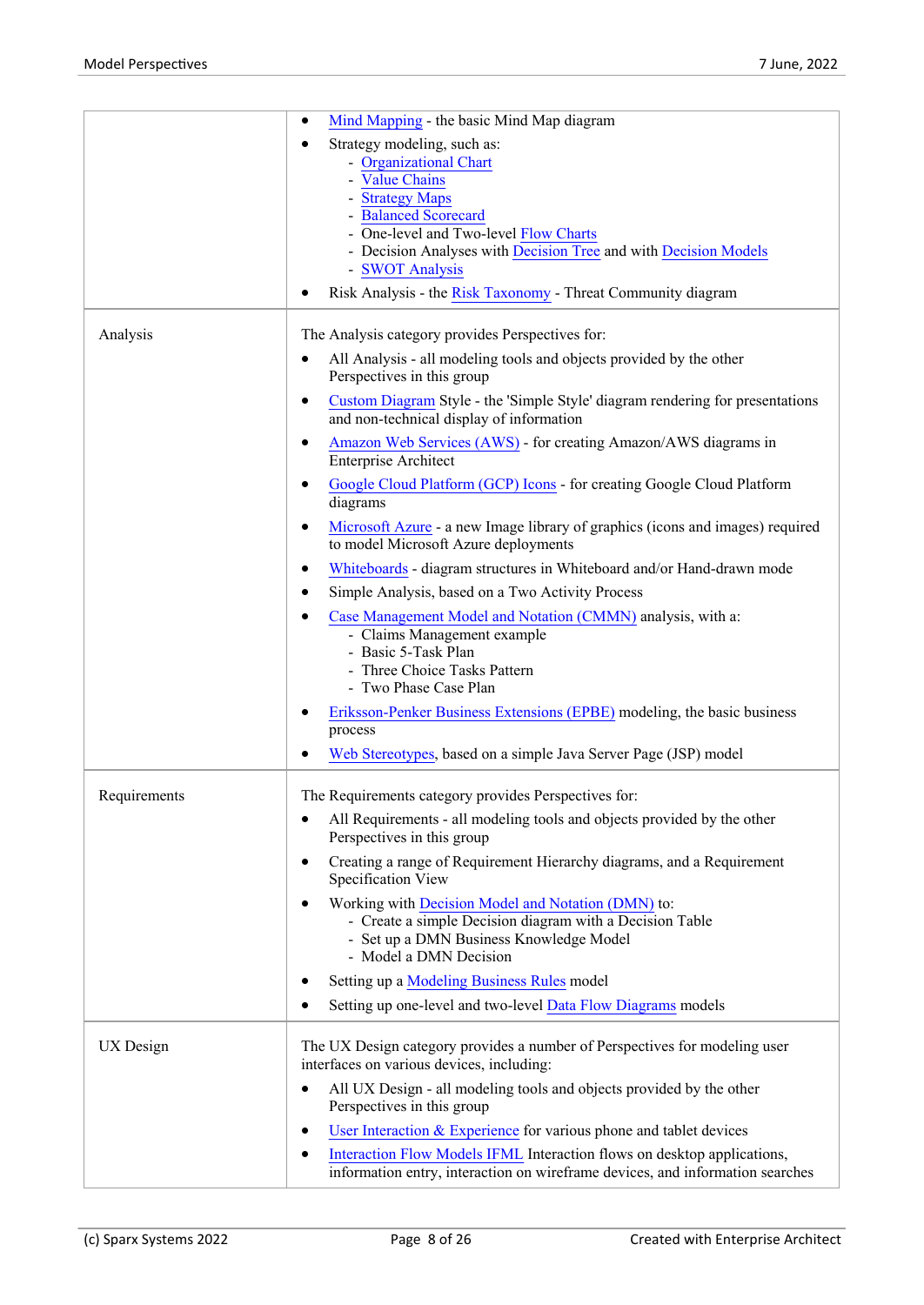|                            | A basic Enterprise Architect user interface model for a window with lists and<br>combo boxes                                                                                                                    |
|----------------------------|-----------------------------------------------------------------------------------------------------------------------------------------------------------------------------------------------------------------|
|                            | An alternative simple user interface                                                                                                                                                                            |
|                            | <b>Win32 User Interface Dialogs</b>                                                                                                                                                                             |
| <b>Business Modeling</b>   | The Business Modeling category provides these Perspectives:                                                                                                                                                     |
|                            | All Business Modeling - all modeling tools and objects provided by the other<br>Perspectives in this group                                                                                                      |
|                            | Business Process Model and Notation (BPMN) - Patterns for:<br>- BPMN 2.0 modeling<br>- BPEL 2.0 Starter model                                                                                                   |
|                            | BPSim Business Simulations - Patterns for BPMN 2.0 and BPEL 2.0 modeling,<br>plus:                                                                                                                              |
|                            | - Patterns for Business Process Simulation (BPSim) constructs and<br>- Patterns for a number of BPSim Case Studies                                                                                              |
|                            | <b>Business Motivation Model BMM</b>                                                                                                                                                                            |
|                            | Business Model Patterns for Business Use Case models and Use Case<br>Realization                                                                                                                                |
|                            | <b>Business Modeling/Interaction model Patterns</b>                                                                                                                                                             |
|                            | BABOK - a wide range of Patterns supporting models for:<br>- Strategies<br>- Collaboration activities<br>- Analyses<br>- Business Processes<br>- Project Management activities<br>- Standard business documents |
|                            | BIZBOK - Patterns for modeling BIZBOK activities                                                                                                                                                                |
|                            | Value Delivery Modeling Language (VDML) - Patterns for modeling in Value<br>Data Markup Language                                                                                                                |
| Software Engineering       | The Software Engineering category provides Perspectives for software<br>development, including:                                                                                                                 |
|                            | All Software Engineering - all modeling tools and objects provided by the<br>other Perspectives in this group                                                                                                   |
|                            | Code Engineering, modeling programs in a number of programming languages                                                                                                                                        |
|                            | Service Oriented SOMF 2.1, for several Conceptual Association types<br>٠                                                                                                                                        |
|                            | SoaML, for modeling aspects of basic service provision                                                                                                                                                          |
|                            | XSLT Feature demonstrations, such as XSLT transforms and debugging                                                                                                                                              |
|                            | WSDL - providing a complete WSDL template model                                                                                                                                                                 |
|                            | XML Schema - providing an XML Schema Package and diagram                                                                                                                                                        |
|                            | <b>ICONIX</b> modeling                                                                                                                                                                                          |
|                            | Gang of Four (GoF) Patterns Patterns for Creational, Structural and Behavioral<br>models                                                                                                                        |
| <b>Systems Engineering</b> | The Systems Engineering category provides Perspectives to support Systems<br>Engineering projects:                                                                                                              |
|                            | All Systems Engineering - all modeling tools and objects provided by the other<br>Perspectives in this group                                                                                                    |
|                            | Systems Modeling Language (SysML), with a wide range of Patterns for<br>generating:<br>- Project structures                                                                                                     |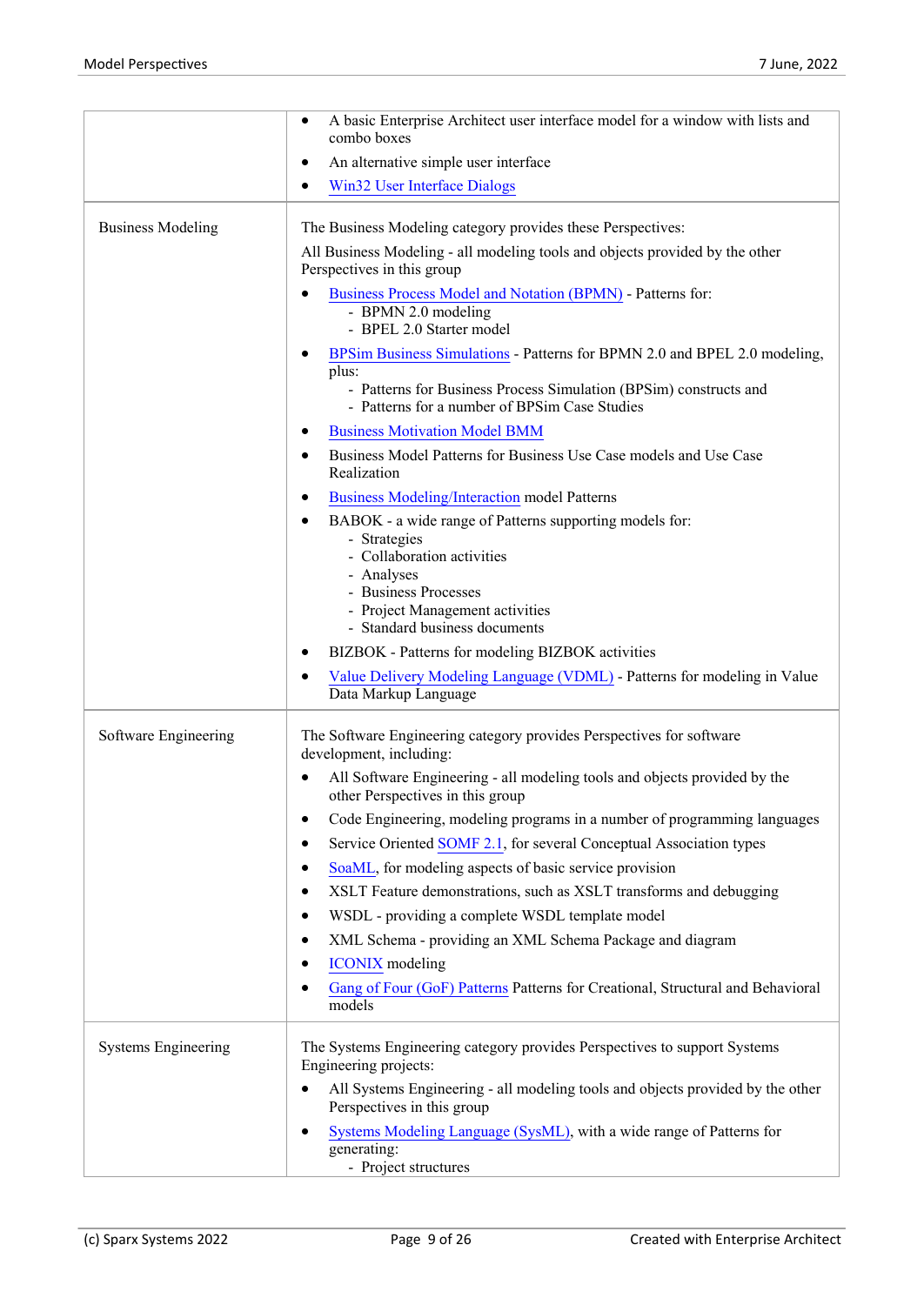|            | - Requirements diagrams<br>- Use Case diagrams<br>- Activity diagrams<br>- Block Definition diagrams<br>- Internal Block diagrams<br>- Parametric diagrams<br>- StateMachine diagrams<br>- Libraries<br>- Model elements<br>- OpenModelica Case Studies                                                                                                                                                                                                                                                                                                                                                                                                                                                                                                      |  |
|------------|--------------------------------------------------------------------------------------------------------------------------------------------------------------------------------------------------------------------------------------------------------------------------------------------------------------------------------------------------------------------------------------------------------------------------------------------------------------------------------------------------------------------------------------------------------------------------------------------------------------------------------------------------------------------------------------------------------------------------------------------------------------|--|
|            | UAF, with Patterns for:<br>- Strategic Views (St-xx)<br>- Operational Views (Op-xx)<br>- Services View (Sv-xx)<br>- Personnel Views (Pr-xx)<br>- Resources Views (Rs-xx)<br>- Security Views (Sc-xx)<br>- Projects Views (Pj-xx)<br>- Standards Views (Sd-xx)<br>- Actual Resources Views (Ar-xx)<br>- Dictionary View (Dc)<br>- Requirements View (Rq)<br>- Summary and Overview (SmOv)<br>- Information View (If)<br>- Parameters Views (Pm-xx)<br>- The SysML 1.5 sets (as listed, except for OpenModelica Case Studies)                                                                                                                                                                                                                                  |  |
|            | Unified Profile for DoDAF/MODAF (UPDM) with Patterns for:<br>٠<br>- UPDM Frameworks (DoDAF and MODAF)<br>- DoDAF All Viewpoints (AV-n)<br>- DoDAF Capability Viewpoints (CV-n)<br>- DoDAF Data and Information Viewpoints (DIV-n)<br>- DoDAF Operational Viewpoints (OV-n)<br>- DoDAF Project Viewpoints (PV-n)<br>- DoDAF Services Viewpoints (SvcV-n)<br>- DoDAF Standard Viewpoints (StdV-n)<br>- DoDAF Systems Viewpoints (SV-n)<br>- MODAF All Views (AV-n) Viewpoints<br>- MODAF Acquisition (AcV-n) Viewpoints<br>- MODAF Operational (OV-n) Viewpoints<br>- MODAF Service Oriented Views (SOV-n) Viewpoints<br>- MODAF Strategic Views (StV-n) Viewpoints<br>- MODAF System Viewpoints (SV-n)<br>- MODAF Technical Standards Views (TV-n) Viewpoints |  |
|            | Executable StateMachines, with various Patterns including a set to demonstrate<br>$\bullet$<br>case studies<br>Matlab/Octave Solvers<br>$\bullet$<br>AUTOSAR, by LieberLieber - sets of patterns for creating models in<br>$\bullet$                                                                                                                                                                                                                                                                                                                                                                                                                                                                                                                         |  |
|            | accordance with the AUTOSAR 4 Virtual Function Bus specification in<br>LieberLieber AUTOSAR Engineer<br>MARTE - a range of UML-type Patterns for creating diagrams under the<br>$\bullet$<br>'Modeling and Analysis of Real Time and Embedded systems' profile from the<br>OMG                                                                                                                                                                                                                                                                                                                                                                                                                                                                               |  |
| Simulation | The Simulation category provides Perspectives to allow easy access to the large<br>variety of Simulation technologies available in Enterprise Architect:<br>All Simulation - all modeling tools and objects provided by the other<br>Perspectives in this group                                                                                                                                                                                                                                                                                                                                                                                                                                                                                              |  |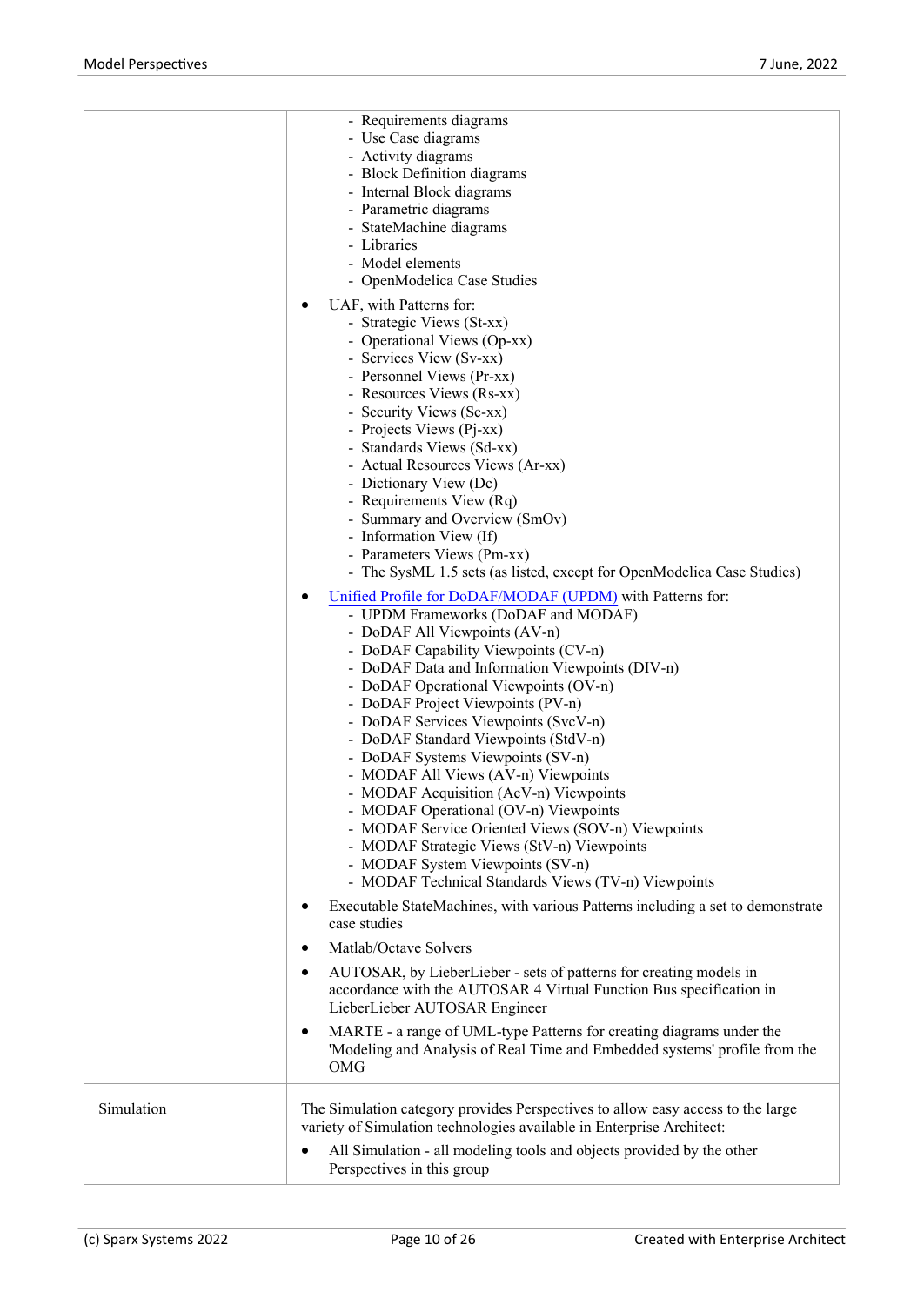|                         | SysML with Modelica<br>٠                                                                                                                                                                                                                                                                                                                                                                                                                                                                                                                                                                                                                                                          |
|-------------------------|-----------------------------------------------------------------------------------------------------------------------------------------------------------------------------------------------------------------------------------------------------------------------------------------------------------------------------------------------------------------------------------------------------------------------------------------------------------------------------------------------------------------------------------------------------------------------------------------------------------------------------------------------------------------------------------|
|                         | <b>Executable StateMachines</b>                                                                                                                                                                                                                                                                                                                                                                                                                                                                                                                                                                                                                                                   |
|                         | Matlab/Octave Solvers<br>٠                                                                                                                                                                                                                                                                                                                                                                                                                                                                                                                                                                                                                                                        |
|                         | <b>BPSim</b><br>٠                                                                                                                                                                                                                                                                                                                                                                                                                                                                                                                                                                                                                                                                 |
|                         | Decision Modeling<br>٠                                                                                                                                                                                                                                                                                                                                                                                                                                                                                                                                                                                                                                                            |
|                         | <b>Executable Business States</b><br>٠                                                                                                                                                                                                                                                                                                                                                                                                                                                                                                                                                                                                                                            |
|                         | Win 32 UI Models                                                                                                                                                                                                                                                                                                                                                                                                                                                                                                                                                                                                                                                                  |
| Database Engineering    | The 'Database Engineering' category provides sets of Perspectives for modeling a<br>range of DBMS repositories, including:                                                                                                                                                                                                                                                                                                                                                                                                                                                                                                                                                        |
|                         | All Database Engineering - all modeling tools and objects provided by the<br>٠<br>other Perspectives in this group                                                                                                                                                                                                                                                                                                                                                                                                                                                                                                                                                                |
|                         | Starter Model and Model Structure Patterns for each of the main DBMSs<br>$\bullet$<br>supported by Enterprise Architect                                                                                                                                                                                                                                                                                                                                                                                                                                                                                                                                                           |
|                         | Patterns for simple Entity Relationship Diagrams (ERDs) models<br>$\bullet$                                                                                                                                                                                                                                                                                                                                                                                                                                                                                                                                                                                                       |
|                         | Patterns for simple ArcGIS Geodatabases projects and workspaces<br>٠                                                                                                                                                                                                                                                                                                                                                                                                                                                                                                                                                                                                              |
| Enterprise Architecture | The Enterprise Architecture category provides a number of Perspectives for<br>Enterprise Architecture frameworks, including:                                                                                                                                                                                                                                                                                                                                                                                                                                                                                                                                                      |
|                         | All Enterprise Architecture - all modeling tools and objects provided by the<br>٠<br>other Perspectives in this group                                                                                                                                                                                                                                                                                                                                                                                                                                                                                                                                                             |
|                         | ArchiMate Modeling Language, supplying Patterns for:<br>- Basic viewpoints such as Organization, Application Usage and Service<br>Realization<br>- Motivation Viewpoints such as for Stakeholders, Principles and<br><b>Requirements Realization</b><br>- Strategy Viewpoints<br>- Implementation and Migration Viewpoints                                                                                                                                                                                                                                                                                                                                                        |
|                         | The Open Group Architecture Framework (TOGAF), with Patterns for:<br>- A Starter Model<br>- The Architecture Development Method<br>- The Enterprise Continuum<br>- The Technical Reference Model<br>- Catalogs<br>The Zachman Framework<br>$\bullet$<br>GRA-UML annotations library and starter model<br>$\bullet$                                                                                                                                                                                                                                                                                                                                                                |
| Information Exchange    | The Information Exchange category supports a number of built-in technologies,<br>providing Perspectives and basic model Patterns for:<br>All Information Exchange - all modeling tools and objects provided by the<br>$\bullet$<br>other Perspectives in this group<br><b>Ontology Definition Metamodel</b><br>$\bullet$<br>Geography Markup Language (GML)<br>٠<br>Archetype Modeling Language (AML)<br>$\bullet$<br>National Information Exchange Modeling (NIEM) 3.0, 3.1, 3.2 and 4.0<br>$\bullet$<br>Reference Models and NIEM 3 and 4 starter models<br><b>SIMF</b><br>$\bullet$<br>Universal Business Language (UBL)<br><b>UML Profile for Core Components (UPCC)</b><br>٠ |
|                         | UMM 2.0 Profile<br>$\bullet$                                                                                                                                                                                                                                                                                                                                                                                                                                                                                                                                                                                                                                                      |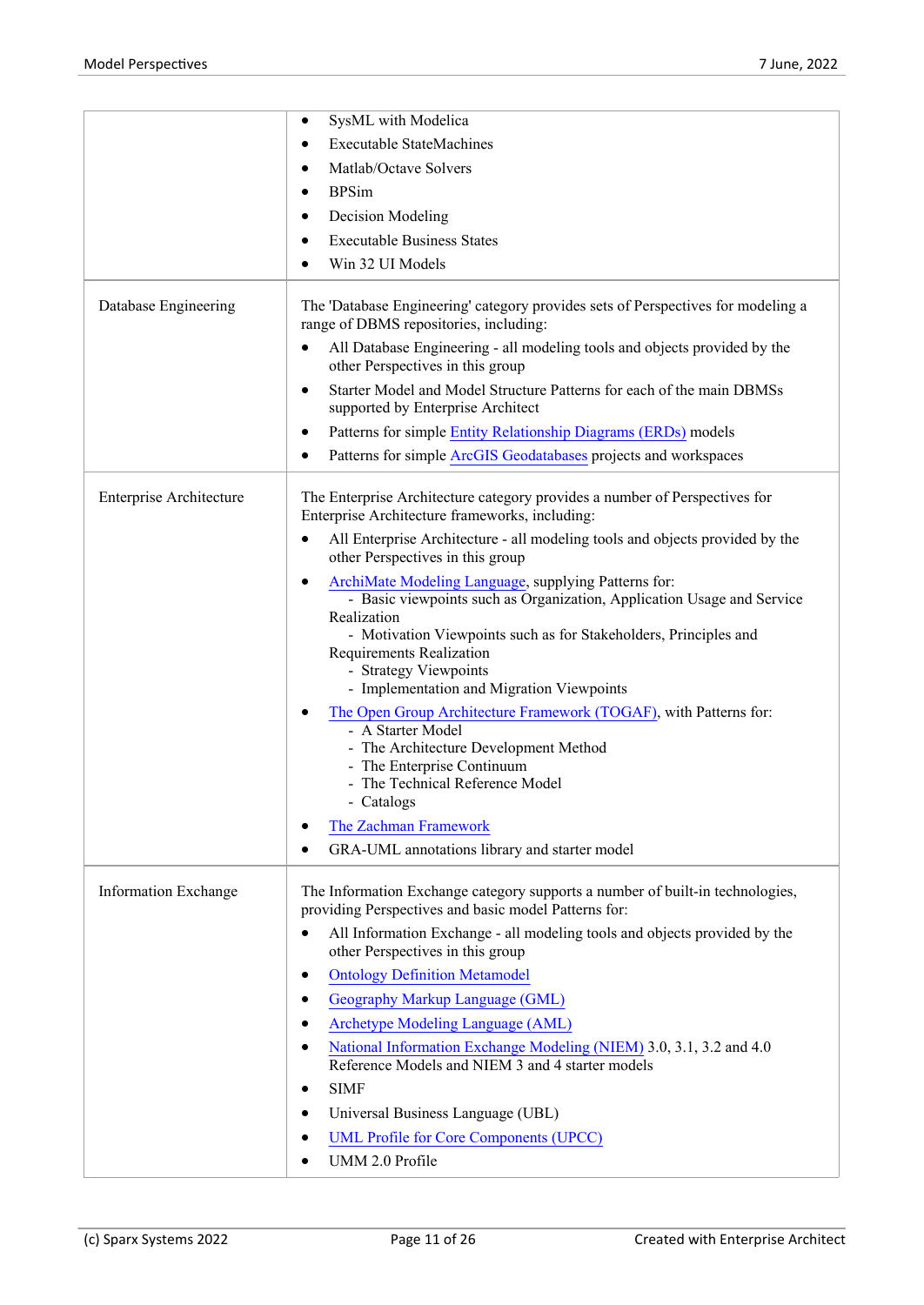| Publishing<br>The Publishing category provides Perspectives for communicating information on<br>the model, including:                                                                                                                                 |  |
|-------------------------------------------------------------------------------------------------------------------------------------------------------------------------------------------------------------------------------------------------------|--|
| All Publishing - all modeling tools and objects provided by the other<br>$\bullet$<br>Perspectives in this group                                                                                                                                      |  |
| <b>Document Generation</b><br>$\bullet$                                                                                                                                                                                                               |  |
| <b>Standard Charts</b><br>$\bullet$                                                                                                                                                                                                                   |  |
| <b>Dynamic Charts</b><br>$\bullet$                                                                                                                                                                                                                    |  |
| Diagram Legends to define how diagram legends are set up and used<br>$\bullet$                                                                                                                                                                        |  |
| <b>Model Glossary</b><br>$\bullet$                                                                                                                                                                                                                    |  |
| Construction<br>The Construction category provides these Perspectives:                                                                                                                                                                                |  |
| All Construction - all modeling tools and objects provided by the other<br>$\bullet$<br>Perspectives in this group                                                                                                                                    |  |
| Project Management, for Project Management and Roadmap diagrams<br>$\bullet$                                                                                                                                                                          |  |
| Kanban Boards workflows<br>$\bullet$                                                                                                                                                                                                                  |  |
| Reviews and Discussions to define the structure and function of these team<br>$\bullet$<br>collaboration activities                                                                                                                                   |  |
| Construction View to show a simple Construction rendering of an element with<br>$\bullet$<br>its management items, and more complex diagrams that include the elements<br>related to the Construction element                                         |  |
| Test Management to define how tests are planned and managed<br>$\bullet$                                                                                                                                                                              |  |
| Change Management to define a model for managing issues and changes<br>$\bullet$                                                                                                                                                                      |  |
| Management<br>The Management category provides Perspectives to support:                                                                                                                                                                               |  |
| All Management - all modeling tools and objects provided by the other<br>$\bullet$<br>Perspectives in this group                                                                                                                                      |  |
| The Data Miner<br>$\bullet$                                                                                                                                                                                                                           |  |
| Software & Systems Process Engineering Meta-Model (SPEM)<br>$\bullet$                                                                                                                                                                                 |  |
| Process Guidance - working up process templates<br>$\bullet$                                                                                                                                                                                          |  |
| The MDG Technology Builder<br>$\bullet$                                                                                                                                                                                                               |  |
| Model Add-Ins<br>$\bullet$                                                                                                                                                                                                                            |  |
| <b>Threat Modeling</b><br>$\bullet$                                                                                                                                                                                                                   |  |
| The 'My Perspectives' category holds the Perspectives that you have created for<br>My Perspectives<br>yourself, using the 'Start > All Windows > Perspective > Settings' option. For<br>further details, see the Customizing Perspectives Help topic. |  |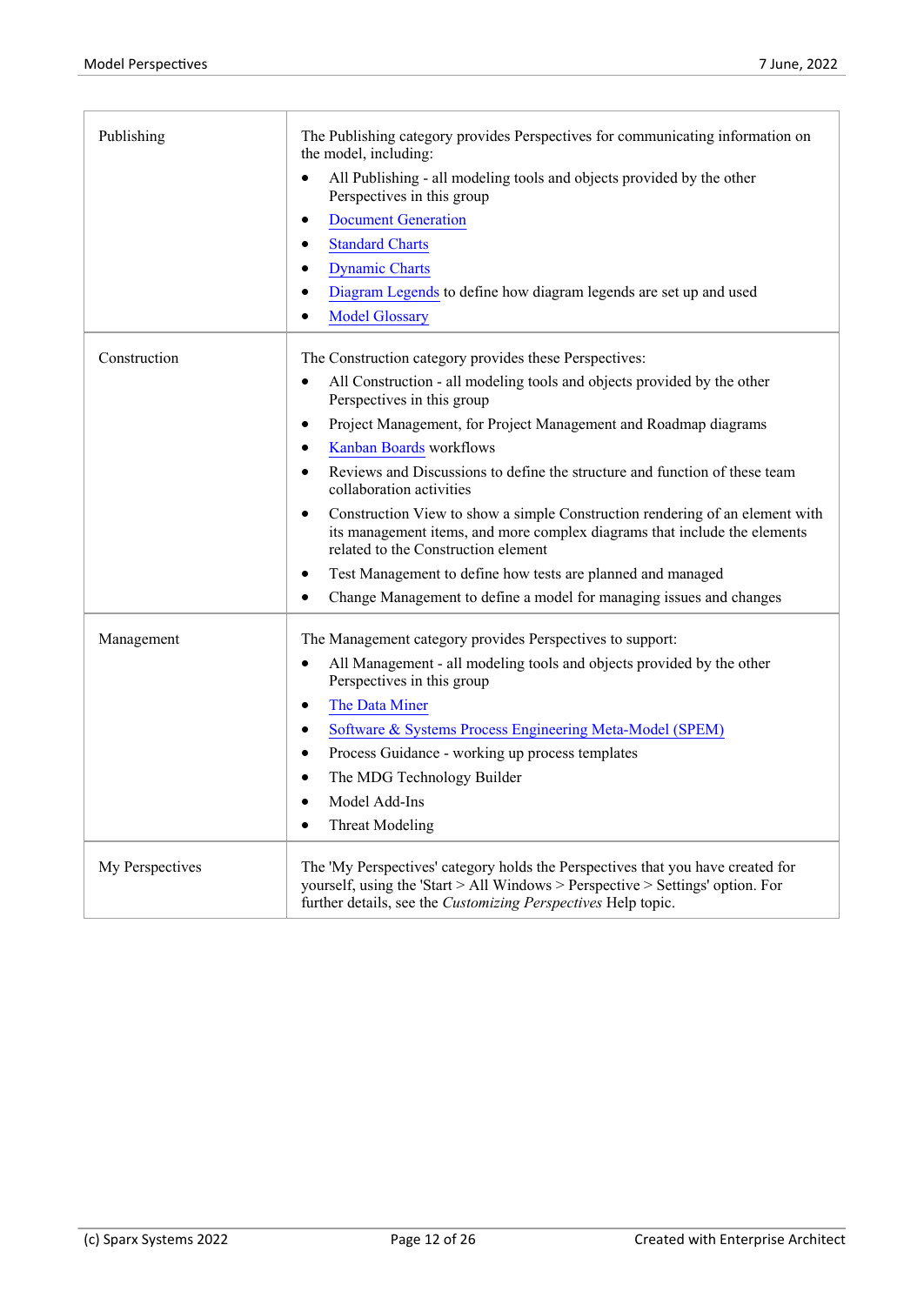# **Using Perspectives**

You can access both built-in and custom Perspectives from a number of different points. This makes it easy to start your work in the appropriate environment with the required Perspective from any point, and to quickly and smoothly switch to a different Perspective if the need arises.

Conversely, if you prefer to have a wider range of tools and languages immediately available to you, you can select the appropriate 'All <perspective group name>' option in the Model Wizard or  $\bullet$  list to filter for all Perspectives for a domain.

Note that if a 'Perspective for Security Group' has been set for the model and you are a member of that security group, you will not be able to change the visibility of Perspectives as that will be defined by the administrator for the group.

#### **Access**

Currently, selecting a built-in Perspective will take you to the Model Wizard (Start Page 'Create from Pattern' tab). Some access paths first take you to the Perspectives Portal, and when you select a Perspective from there the Model Wizard has focus and you choose the appropriate Patterns to use (if required).

Other paths take you directly to the Model Wizard, where you first select the Perspective and then the Patterns to use (if required).

Selecting a custom Perspective does not open the Model Wizard, because custom Perspectives generally expose combinations ofTechnologies and facilities, and the system cannot determine which Technology to open the Wizard at.

| <b>Ribbons</b> | Start > All Windows > Perspective > <perspective group=""> &gt; <perspective></perspective></perspective>                                                                                                                                                            |
|----------------|----------------------------------------------------------------------------------------------------------------------------------------------------------------------------------------------------------------------------------------------------------------------|
|                | Design > Package > Model Wizard > Create from Pattern > < perspective >                                                                                                                                                                                              |
|                | Explore > Portals > Perspectives > <perspective group=""> <perspective></perspective></perspective>                                                                                                                                                                  |
| Context Menu   | Right-click on Package > Add a Model using Wizard > Create from Pattern ><br><perspective></perspective>                                                                                                                                                             |
| Other          | Start Page   Open a Portal   Perspective Portal > <perspective group=""> &gt;<br/><perspective><br/>(Top right corner of screen) &gt; <math>\circ</math> &gt; <perspective group=""> &gt; <perspective> ('My</perspective></perspective></perspective></perspective> |
|                | Perspective' options just apply the custom Perspective)<br>Navigator Toolbar: $\boxed{\equiv}$ Portals > <perspective group="">&gt; <perspective></perspective></perspective>                                                                                        |
|                | In the 'New Diagram' dialog, click on the Select From button and select the required<br>Perspective                                                                                                                                                                  |

#### **Use a Perspective**

Having selected a Perspective, and depending on what Perspective that is, you would expect to see impacts on the Model Wizard, 'New Diagram' dialog, Diagram Toolbox and'Stereotypes' dialog, each offering fewer options more specific to the Technology or operations you are working in. For Perspectives related to Code Engineering, the code editors and code generators might also have a narrower focus.

As you develop models and/or engineer code, you will see the structures you require and not have to pick them out from many other structures of no relevance to the work you are doing.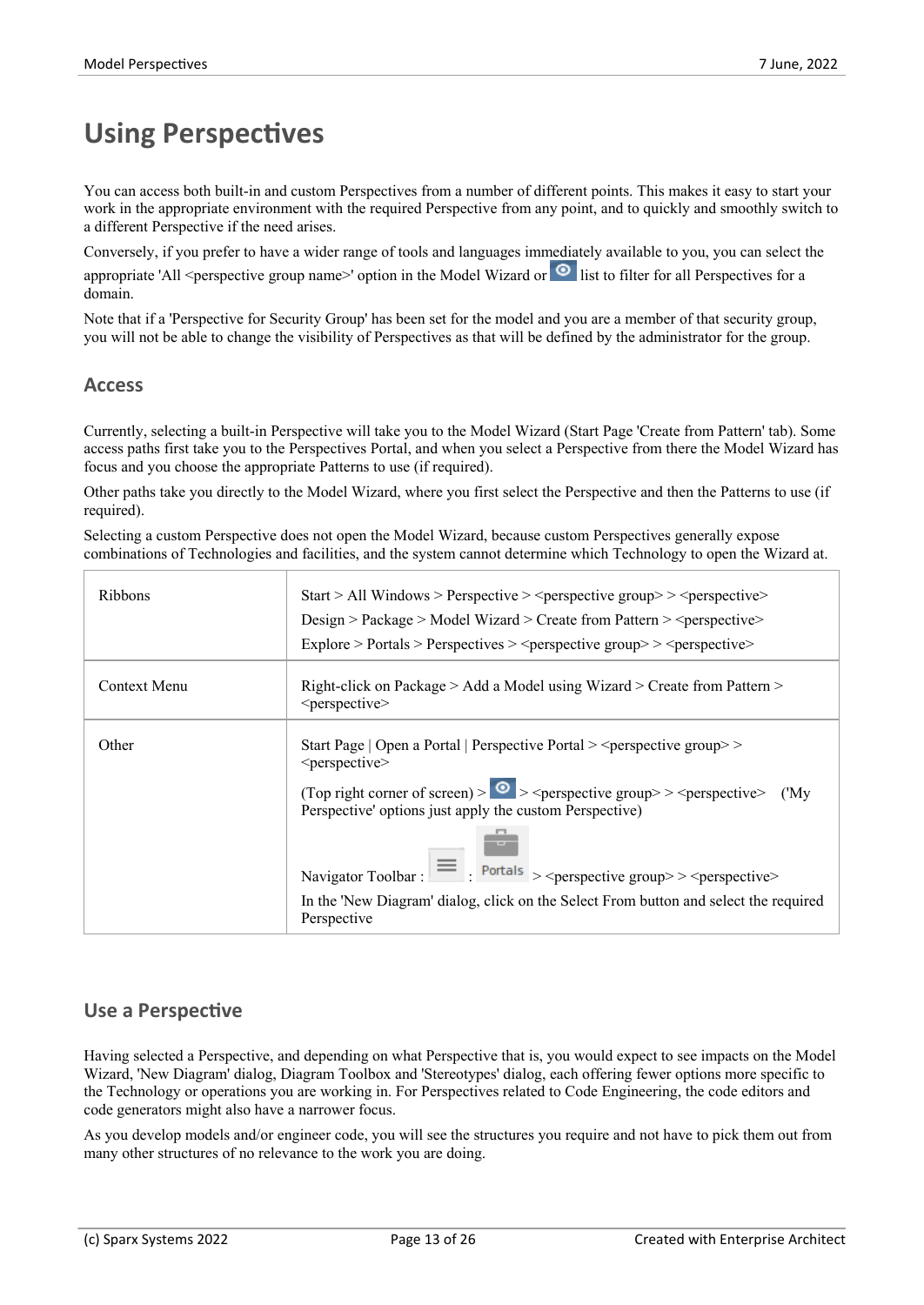#### **Filter Perspectives Available**

You are unlikely to use all the Perspectives available in Enterprise Architect, so if you prefer you can exclude the individual Perspectives - or complete Perspective Sets - that you do not need from display in the Model Wizard and selection lists. You do this using the 'Perspective Sets' dialog:

Start > All Windows > Perspective > Settings

The 'Perspective Sets' dialog defaults to the 'System' tab. If you want to exclude a complete Perspective Set, deselect the checkbox against that category in the 'Perspective Sets' panel.

Otherwise, if you want to just exclude individual Perspectives click on the parent Perspective Set name and, in the 'Perspectives' panel, deselect the checkbox against the Perspective name. In this illustration, the CMMN and Erikson-Penker Model Perspectives have been excluded from display.

| Perspective Sets                                                          | ×                                                        |
|---------------------------------------------------------------------------|----------------------------------------------------------|
| System Visibility   Personal Sets   Model-Based Sets   Group Restrictions |                                                          |
|                                                                           |                                                          |
| Perspective Sets:                                                         | Available Perspectives in Set:                           |
| Selected                                                                  | Perspectives                                             |
| $\vee$ UML                                                                | $\vee$ All Analysis                                      |
| $\vee$ Strategy                                                           | ○ Custom Diagram Style                                   |
| $\vee$ Analysis                                                           | ☑ AWS Architecture                                       |
| $\vee$ Requirements                                                       | Google Cloud Platform                                    |
| $\vee$ UX Design                                                          | √ Whiteboard                                             |
| $\vee$ Business Modeling                                                  | $\vee$ Simple Analysis                                   |
| $\vee$ Software Engineering                                               | <b>CMMN</b>                                              |
| Systems Engineering                                                       | Eriksson-Penker Model                                    |
| ☑ Database Engineering                                                    | √ Web Models                                             |
| ☑ Enterprise Architecture                                                 |                                                          |
| $\vee$ Information Exchange                                               |                                                          |
| $\triangledown$ Construction                                              |                                                          |
| $\vee$ Management                                                         |                                                          |
| $\vee$ Specialized                                                        |                                                          |
|                                                                           | Business process modeling using Eriksson-Penker notation |
|                                                                           |                                                          |
|                                                                           |                                                          |
|                                                                           |                                                          |
|                                                                           |                                                          |
| <b>Reset All</b>                                                          | Set visibility of built-in perspective sets.             |
|                                                                           |                                                          |
|                                                                           |                                                          |
|                                                                           | Help<br>Close                                            |
|                                                                           |                                                          |

Note that if you exclude a Perspective Set, the checkboxes against the individual member Perspectives remain selected. However, the Perspectives do not show in the selection lists in, say, the Model Wizard.

If you decide to show any excluded Perspectives again, return to the dialog and select the appropriate checkboxes. Alternatively, show all Perspectives as explained in *Revert to All Perspectives*.

#### **Revert to All Perspectives**

If you have filtered your list of Perspectives, or been working within a specialized Perspective such as Requirements ora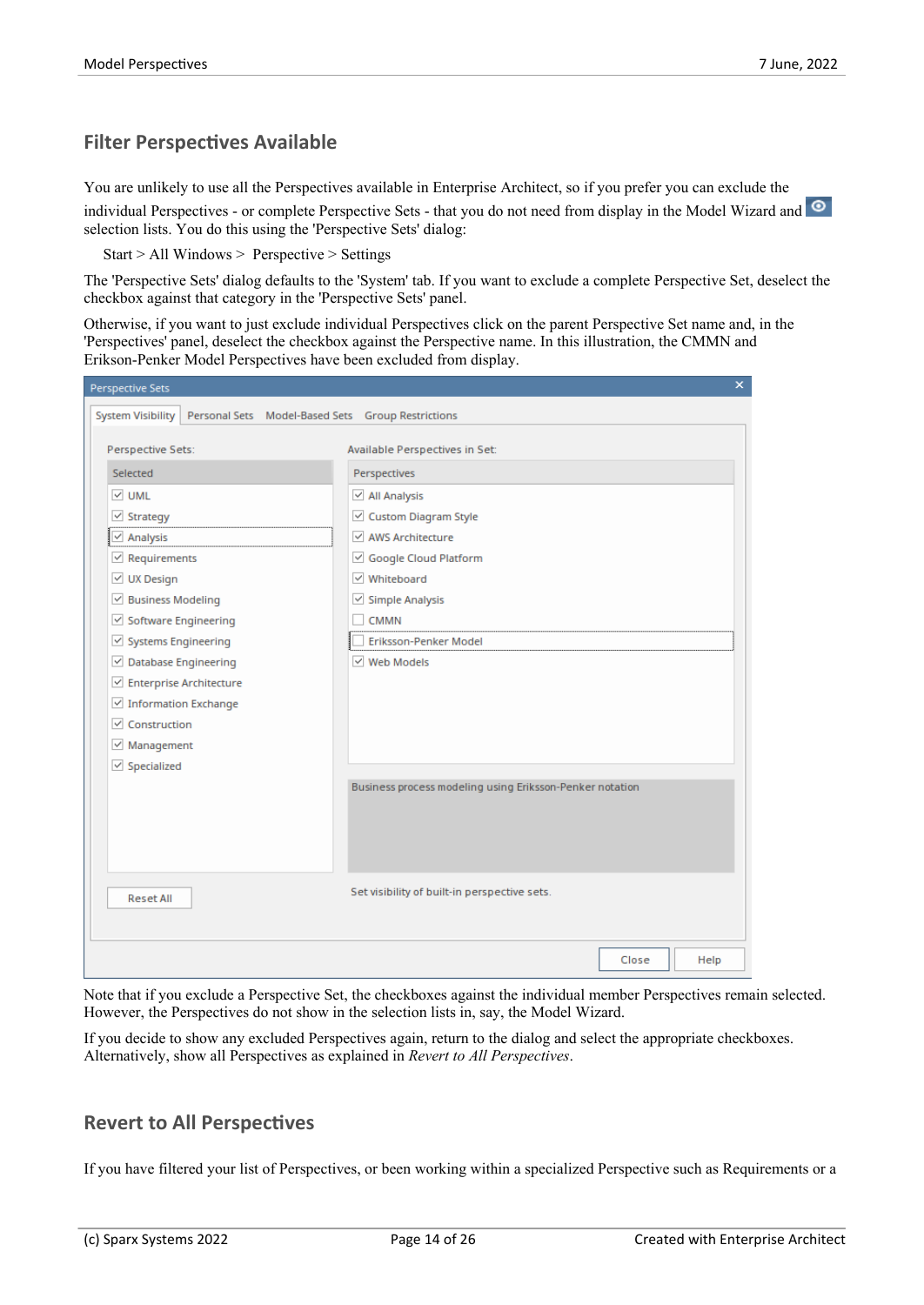customized Perspective, and you want to return to a non-specific environment, either:

- Select the 'Start > All Windows > Perspective > Settings' ribbon option to display the 'Perspective Sets' dialog, and click on the Reset All button or
- $S<sub>elect</sub>$   $\odot$   $>$  All

#### **Notes**

- · A Perspective hides all Technologies that are not specifically associated with it; if you use custom Technologies in your work, add them to a custom Perspective with any built-in Technologies you want to use, so that all your specialized tools are available together
- · An individual Technology might not present all facilities you need (for example, ICONIX does not have a diagram profile, so a Perspective that just exposes ICONIX does not allow you to create diagrams); select or create a custom Perspective that includes a Technology that adds the missing facilities (in this case, the UML Technology)
- In order to function when included in and presented by the Perspective, a Technology must remain enabled in the 'Manage Technologies' dialog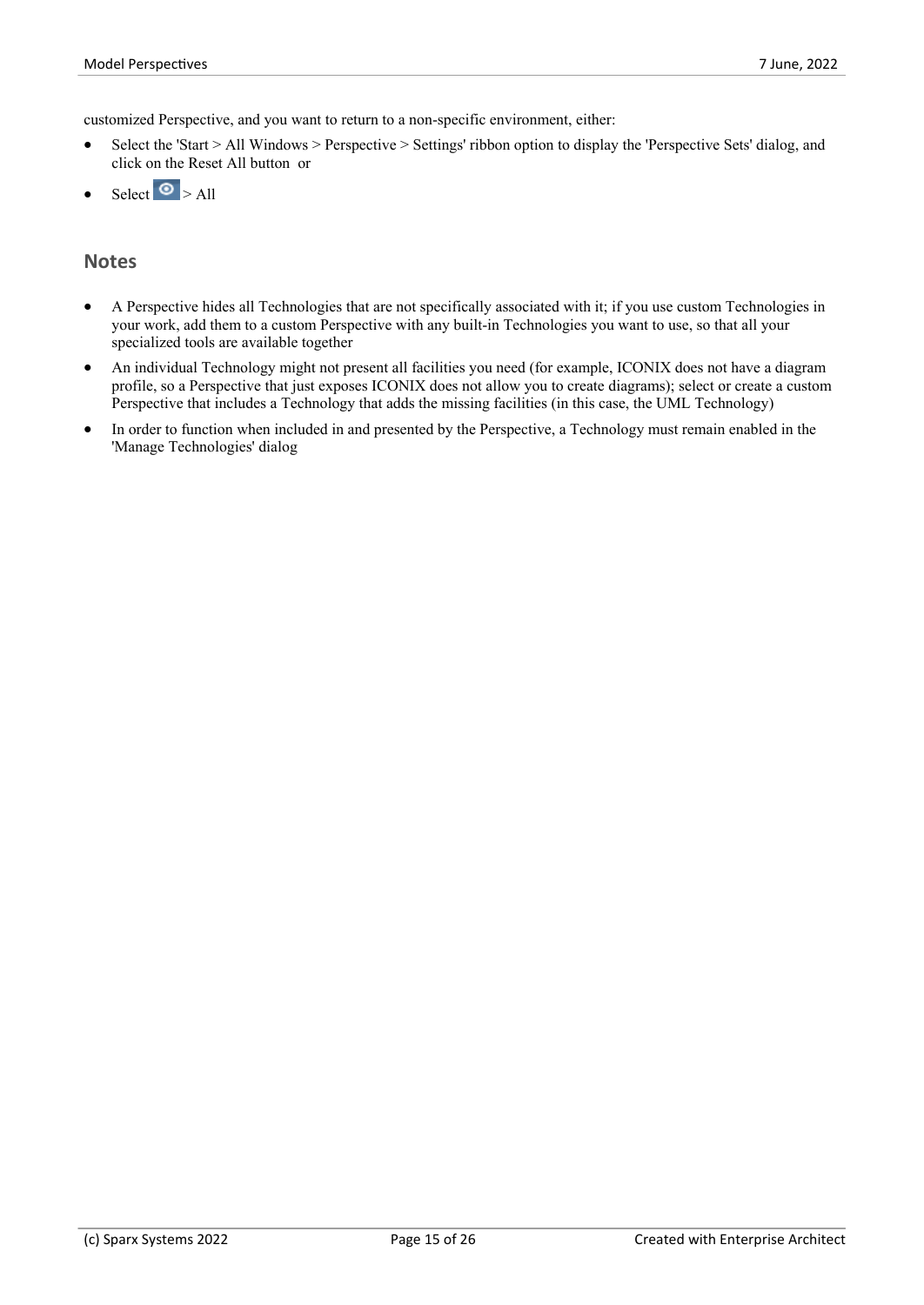# **Customizing Perspectives**

Whilst Enterprise Architect boasts a wide range of system (built-in) Perspectives, as users and teams gain more experience with the huge number of technologies and features in the tool, or their roles change, they might want to create their own personal or model based Perspectives more specifically tailored to their area of work, or to expose Technologies they have recently imported. Enterprise Architect provides the ability for Perspectives to be completely customized down to the level of the items that appear on a technology Toolbox page, and these definitions can be created once and then reused by different team members oreven across different repositories.

Before starting, review the Technologies available to you in Enterprise Architect and identify and enable those you want to apply in a Perspective, either individually or in combination. This is particularly important for any custom Technologies you have, as selecting a Perspective makes available only those Technologies it specifically contains and hides all others - including your custom Technologies.

You can create custom Perspectives for your own personal use, or for all model users, and move or copy individual Perspectives between the two levels. You can also publish custom Perspectives, exporting them as a set from one model and importing them as a set into other models.

The procedures for working with personal custom Perspectives and model-level custom Perspectives are the same, except where specifically stated in this topic.

If you have User Security enabled on a model or project, as an administrator you can also set up Perspective Settings that identify the Perspectives available to users in each ofthe defined security groups. See the *Perspectives for Security Groups* Help topic.

#### **Access**

These access options display the 'Perspective Sets' dialog, through which you can create customized Perspectives.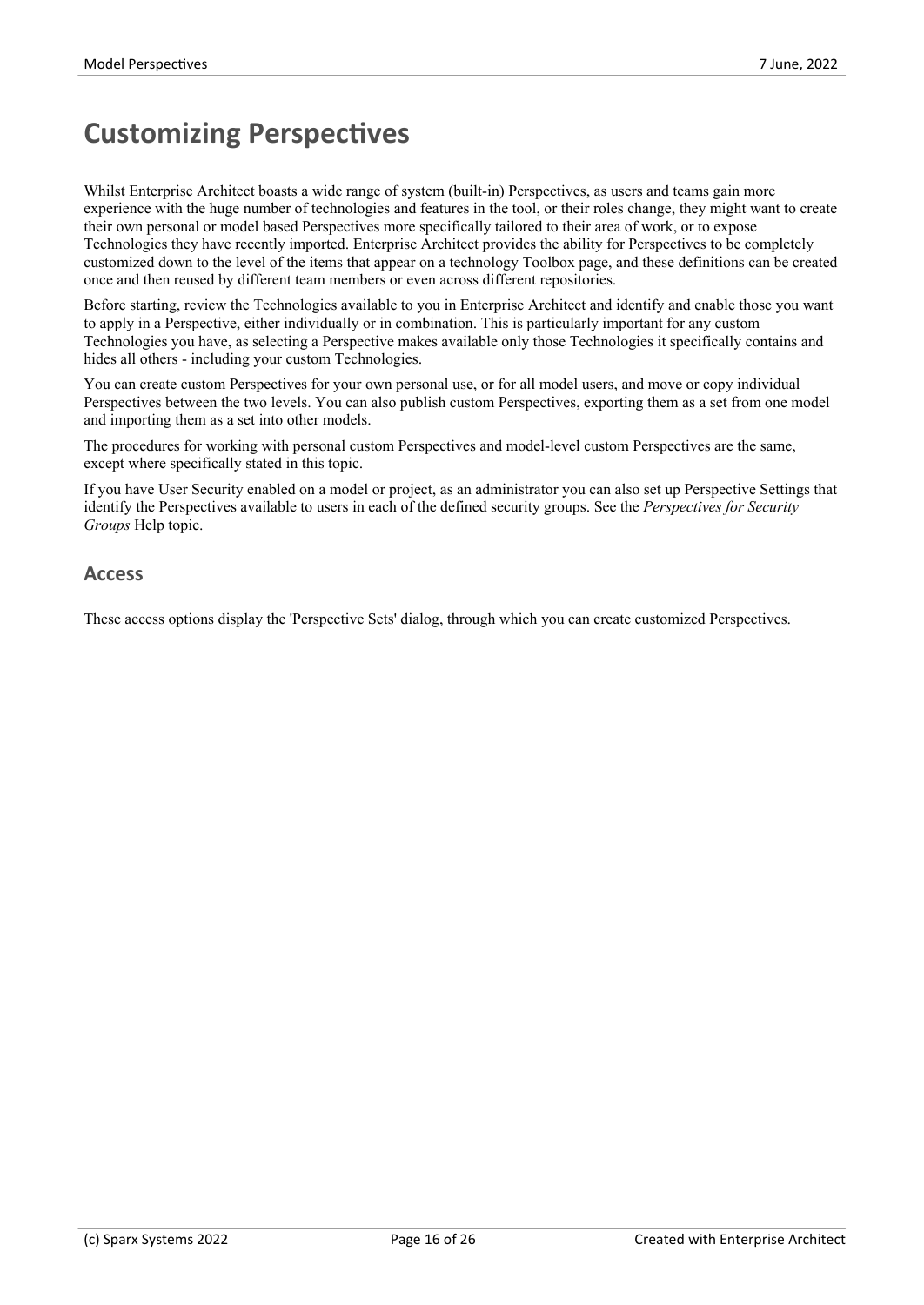| Perspective Sets                                                           |                    |                                                                                                                                                                 | $\pmb{\times}$ |  |
|----------------------------------------------------------------------------|--------------------|-----------------------------------------------------------------------------------------------------------------------------------------------------------------|----------------|--|
| System Visibility<br>Personal Sets   Model-Based Sets   Group Restrictions |                    |                                                                                                                                                                 |                |  |
| Perspective:                                                               |                    | Technologies:                                                                                                                                                   |                |  |
| Name                                                                       | Strict             | Included Technology                                                                                                                                             |                |  |
| DaveSteel Perspectives<br>Save<br>New<br>Define new perspective sets       | Delete<br>Restrict | Basic UML 2 Technology<br>Class Modeling<br>Object Modeling<br>Package Diagrams<br>Gift Custom Diagram Style<br>Process Guidance<br>Ģ<br>÷<br>₫<br>Publish<br>× |                |  |
|                                                                            |                    |                                                                                                                                                                 |                |  |
|                                                                            |                    | Help<br>Close                                                                                                                                                   |                |  |
| Ribbon                                                                     |                    | Start > All Windows > Perspective > Settings > Personal Sets or                                                                                                 | Model-Based    |  |

## **Create Custom Perspective**

Sets

| <b>Step</b> | <b>Action</b>                                                                                                                                                                                                                                                                      |
|-------------|------------------------------------------------------------------------------------------------------------------------------------------------------------------------------------------------------------------------------------------------------------------------------------|
|             | Click on the New button. The 'Create Perspective' dialog displays, prompting you for the name of the new<br>Perspective. Type in the Perspective name.                                                                                                                             |
|             | In your Perspective, you can restrict the creation of constructs (types of diagram, element, connector and<br>Pattern) from within other Technologies. (See the Restrict Custom Perspective section later in this topic.)<br>If you want to do this, select the 'Strict' checkbox. |
|             | Click on the OK button. The name is added to the 'Perspective' panel.                                                                                                                                                                                                              |
|             | If you have selected the 'Strict' checkbox for a Perspective, the word 'Yes' displays in the 'Strict' column<br>and the Restrict button is enabled.                                                                                                                                |
|             | Click on the Perspective name, and then on the $\left  \right $<br>button. The 'Select MDG Technologies' dialog<br>displays.                                                                                                                                                       |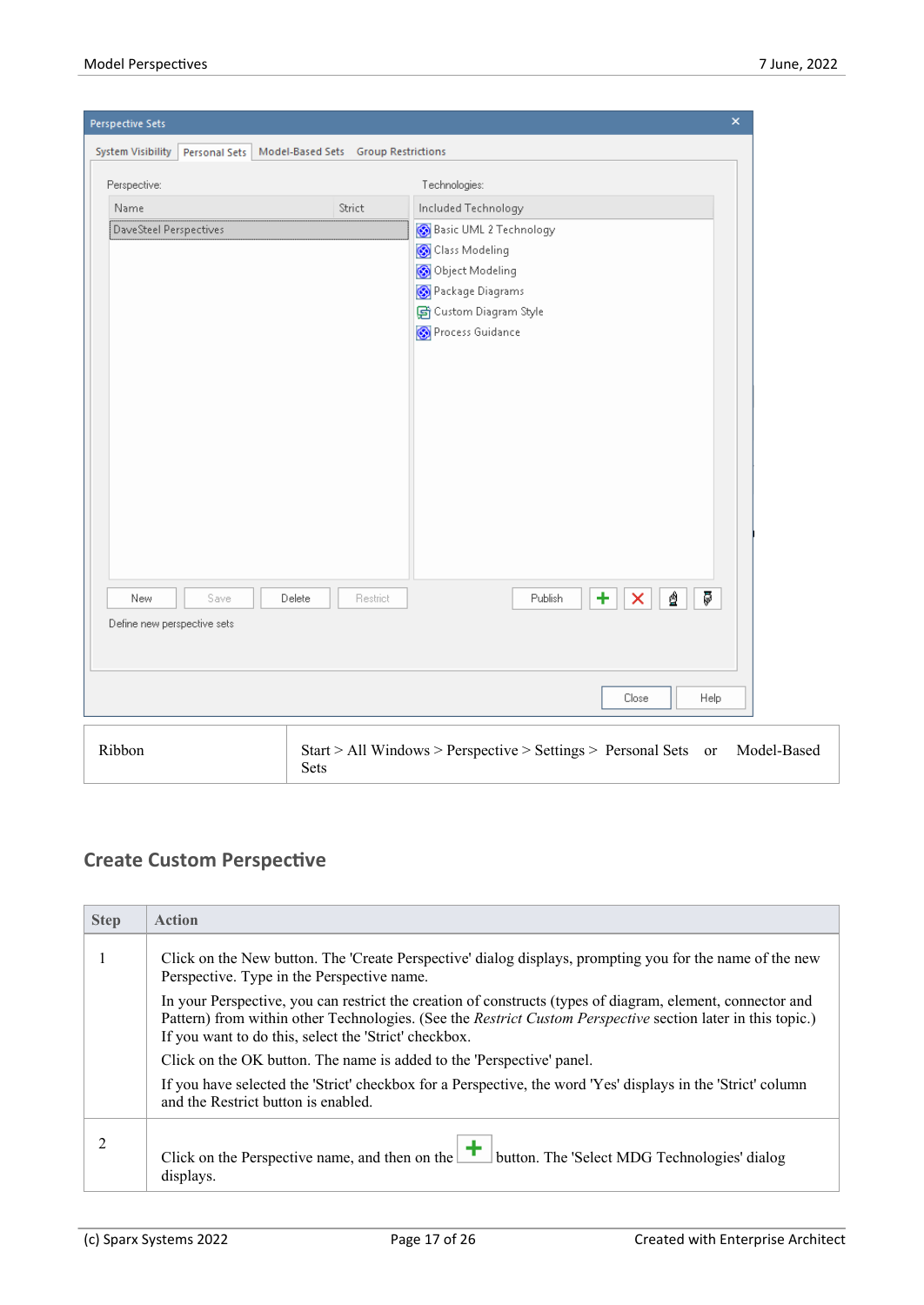|   | <b>Select MDG Technologies</b>                                                                                                                                                                                                                                                                                                                       | ×        |  |
|---|------------------------------------------------------------------------------------------------------------------------------------------------------------------------------------------------------------------------------------------------------------------------------------------------------------------------------------------------------|----------|--|
|   | Group Categories by Technolog                                                                                                                                                                                                                                                                                                                        |          |  |
|   | Name                                                                                                                                                                                                                                                                                                                                                 | ▲<br>Add |  |
|   | Basic UML 2 Technology                                                                                                                                                                                                                                                                                                                               |          |  |
|   | Class Modeling                                                                                                                                                                                                                                                                                                                                       |          |  |
|   | Component Modeling                                                                                                                                                                                                                                                                                                                                   |          |  |
|   | Composite Structure Modeling                                                                                                                                                                                                                                                                                                                         |          |  |
|   | Deployment Modeling                                                                                                                                                                                                                                                                                                                                  |          |  |
|   | <b>Object Modeling</b>                                                                                                                                                                                                                                                                                                                               |          |  |
|   | Package Diagrams                                                                                                                                                                                                                                                                                                                                     |          |  |
|   | <b>Activity Modeling</b>                                                                                                                                                                                                                                                                                                                             | ▼        |  |
|   |                                                                                                                                                                                                                                                                                                                                                      |          |  |
|   | All<br>None<br>OK<br>Cancel                                                                                                                                                                                                                                                                                                                          | Help     |  |
|   |                                                                                                                                                                                                                                                                                                                                                      |          |  |
|   | You can click on the All button and then deselect the checkbox against each Technology to omit, or click<br>on the None button to clear all selected checkboxes and then re-select those against Technologies you<br>want to keep.<br>If you want to group your selections by Technology, click on the 'Group Categories by Technology'<br>checkbox. |          |  |
| 4 | When you have added the necessary Technologies to the Perspective, click on the OK button. The<br>Technologies in the new custom Perspective are listed in the 'Technologies' panel in alphanumerical order.                                                                                                                                         |          |  |
|   | If you prefer to:                                                                                                                                                                                                                                                                                                                                    |          |  |
| 5 | List the Technologies in the Perspective in a different sequence, click on each Technology name in<br>٠<br>turn and use the Up Hand button or Down Hand button to move the Technology name to the correct<br>position in the sequence                                                                                                                |          |  |
|   | Remove a Technology from the Perspective, click on the Perspective name and click on the red X<br>$\bullet$<br>button to redisplay the 'Select MDG Technologies' dialog, listing just the Technologies that are in the<br>Perspective; clear the 'Add' checkbox against each Technology to be removed, and click on the OK<br>button                 |          |  |
|   | Add another Technology to the Perspective, click on the <b>+</b> button to redisplay the 'Select MDG<br>$\bullet$<br>Technologies' dialog, listing the Technologies that are not already in the set; select the 'Add'<br>checkbox against the required Technology, and click on the OK button                                                        |          |  |
|   | You can also edit the Perspective name, and clear or select the 'Strict' checkbox; right-click on the<br>Perspective name and select the 'Edit' option. The 'Edit Perspective' dialog displays, on which you can<br>overtype the name and/or alter the checkbox selection. Then click on the OK button.                                              |          |  |
| 6 | Click on the Save button and, if you have finished setting up or changing a Perspective, click on the Close<br>button.                                                                                                                                                                                                                               |          |  |

## **Restrict a Custom Perspective**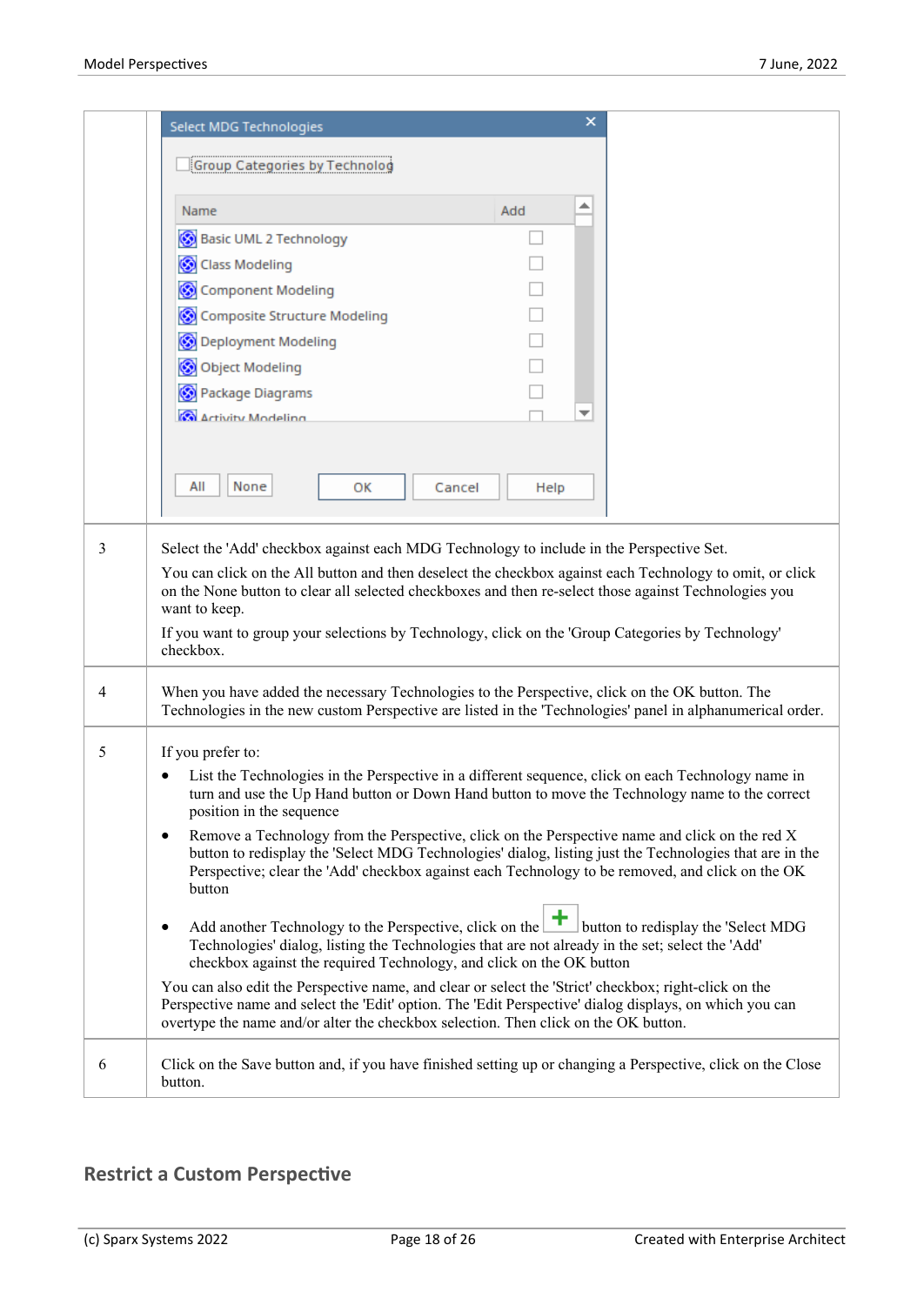Enterprise Architect is a tool for all seasons and is used to create models for initiatives of all sizes, from small endeavors such as a website for a small retail store right up to highly complex systems used in aerospace missions. Many of the supported languages and technologies also have this dimension, defining mechanisms for simple grammars through to extremely complex mechanisms for modeling large real-time systems.<br>Enterprise Architect provides the Strict Perspectives as a mechanism to restrict users to just the subset of the technology

and the tool that they need to undertake their modeling tasks. For example, there might be a group of strategic modelers who just need to model straight-through processing. They only need access to the basic BPMN modeling palette such as Activities and Control Flows, and are not concerned about Pools, Lanes Gateways and Message Flows, for example, and certainly don't want to see Choreography diagrams. The librarian could set up a Strict Perspective restricted to just these modeling elements, connectors and diagrams.

To set a custom Perspective to 'Strict', click on the Perspective name and click on the Restrict button. The 'Modeling Permissions/Restrictions' dialog displays, listing the constructs (diagram, element, connector and Pattern) of each Technology in the Perspective.

| Technology                                    | <b>Base Type</b>               |   |                       |            |   |
|-----------------------------------------------|--------------------------------|---|-----------------------|------------|---|
| $\triangle$ SysML 1.3                         | <b>Creatable Relationships</b> |   | $\blacktriangle$ Type | Profile    |   |
| <b>Elements</b>                               |                                | α | م                     |            | α |
| Relationships                                 |                                |   |                       |            |   |
| Diagrams                                      | <b>Base Type: UCInclude</b>    |   |                       |            |   |
| <b>Link Rules</b>                             | <b>UCInclude</b>               |   | Metaclass             | <b>UML</b> |   |
| Patterns                                      |                                |   |                       |            |   |
| ▲ SysML 1.5                                   | <b>Base Type: UCExtend</b>     |   |                       |            |   |
| Elements                                      | <b>UCExtend</b>                |   | Metaclass             | UMI        |   |
| Relationships                                 | <b>Base Type: Transition</b>   |   |                       |            |   |
| Diagrams                                      | Transition                     |   | Metaclass             | <b>UML</b> |   |
| <b>Link Rules</b>                             |                                |   |                       |            |   |
| Patterns                                      | Base Type: SelfMessage         |   |                       |            |   |
| ▲ System Engineering                          | SelfMessage                    |   | <b>Metaclass</b>      | <b>UML</b> |   |
| <b>Elements</b>                               | <b>Base Type: Recursion</b>    |   |                       |            |   |
| Relationships                                 | Recursion                      |   | Metaclass             | UMI        |   |
| Diagrams                                      |                                |   |                       |            |   |
| <b>Link Rules</b>                             | <b>Base Type: Realization</b>  |   |                       |            |   |
| $\triangle$ Common                            | $\vee$ Realization             |   | Metaclass             | <b>UML</b> |   |
| Elements                                      |                                |   |                       |            |   |
| Relationships                                 | ▲ Base Type: PackageImport     |   |                       |            |   |
| <b>Link Rules</b><br>$\overline{\phantom{a}}$ | PackageImport                  |   | Metaclass             | <b>UML</b> |   |

Click on the type of construct for each Technology in turn, and in the lists in the right-hand panel select the checkbox against each type of element, relationship, diagram, link rule or Pattern to allow in the Perspective. If it makes the process easier, use the All button or None button to select all checkboxes orclear all checkboxes before checking or clearing individual entries.

When you have finished setting the allowed constructs, click on the OK button to return to the 'Perspective Sets' dialog.

#### **Publish Custom Perspectives**

If you have custom Perspectives in one model, you can publish them by exportingthem as a set to file and importing them into other models.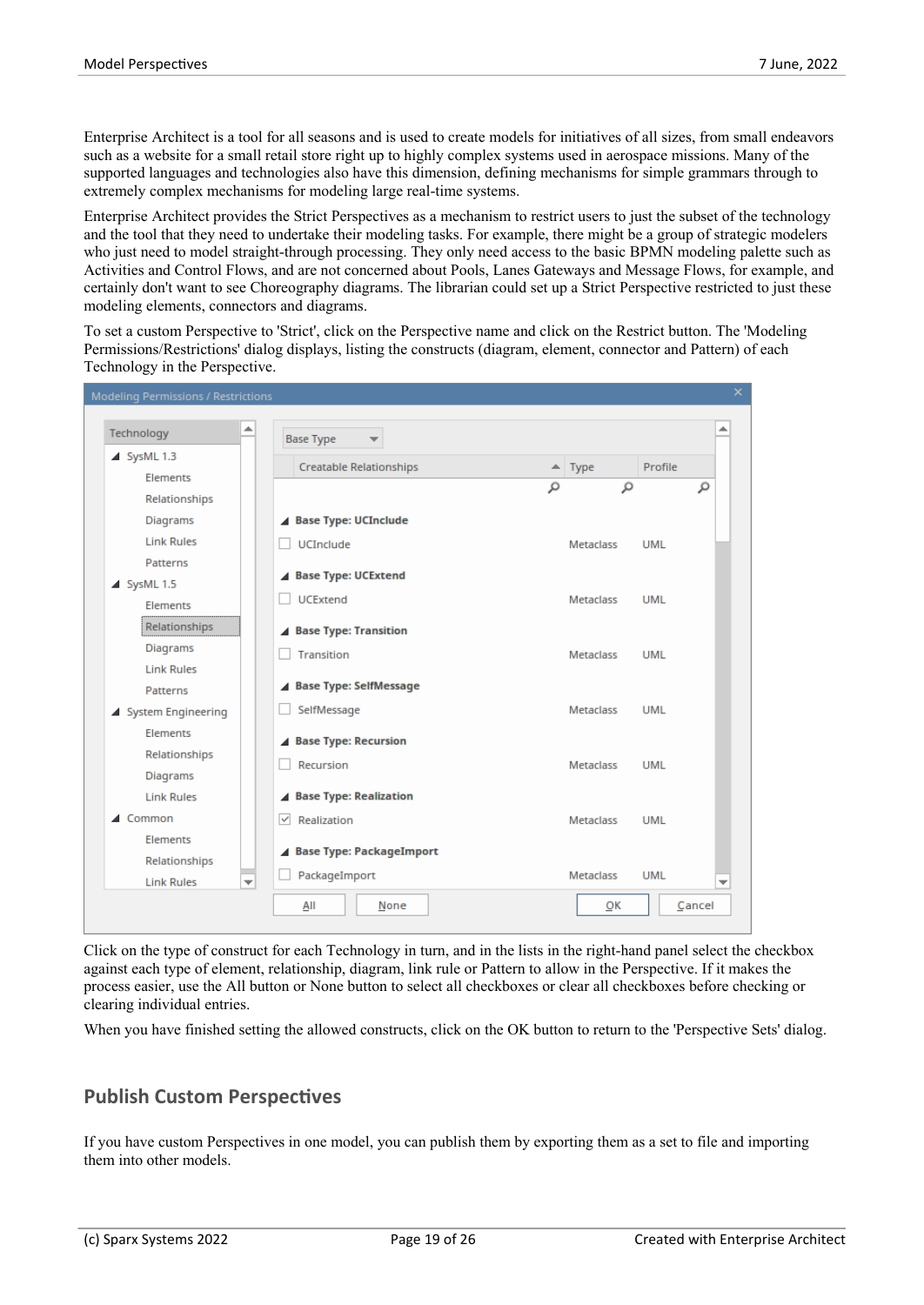1. On the appropriate tab ('Model-Based Sets' or'Personal Sets'), click on the Publish button to display the 'Publish Perspectives' dialog.

| <b>Publish Perspectives</b> |                                              |  |
|-----------------------------|----------------------------------------------|--|
| File Path:                  |                                              |  |
|                             | $\odot$ Import from File<br>C Export to File |  |
|                             | Generate new perspective id                  |  |
|                             | Cancel<br>OK<br>Help                         |  |

- 2. In the 'File Path' field, type in or browse for the location of the external file:
	- From which to import previously-captured custom Perspectives, or
	- Into which to export the current set of custom Perspectives
- 3. Select the appropriate radio button for the import or export operation you are performing.
- 4. If you are importing Perspectives from the file, and they might clash with existing Perspectives in your model, select the 'Generate new perspective id' checkbox to give each imported Perspective a different ID.
- 5. Click on the OK button. The exported Perspectives are copied to the specified file. Imported Perspectives are listed on the 'Perspective' panel of the 'Model-Based Sets' or'Personal Sets' tab, as appropriate.

#### **Move or Copy Custom Perspectives**

If you have created a Perspective in either the 'Model-Based Sets' tab or the 'Personal Sets' tab, you can move or copy that Perspective from its source tab to the other. You might move a Perspective to make yours available to other users, or to restrict a model Perspective to your own use, or copy the Perspective and edit it to create a variant for general or personal use.

Right-click on the selected Perspective to move or copy that Perspective, or click in the white space of the 'Perspective' panel to move or copy all Perspectives in the list. A short menu provides options to move or copy the Perspective to the alternative group - 'Model-Based Sets' or'Personal Sets'. Click on the appropriate option;the move or copy takes place immediately and the Perspective name is displayed in the target panel.

#### **Delete a Custom Perspective**

If you no longer want to use a custom Perspective, you can delete it from the list of those available.

On the 'Model-Based Sets' or'Personal Sets' tab of the 'Perspective Sets' dialog, click on the custom Perspective name and then on the Delete button.

In response to the confirmation prompt, click on the Yes button.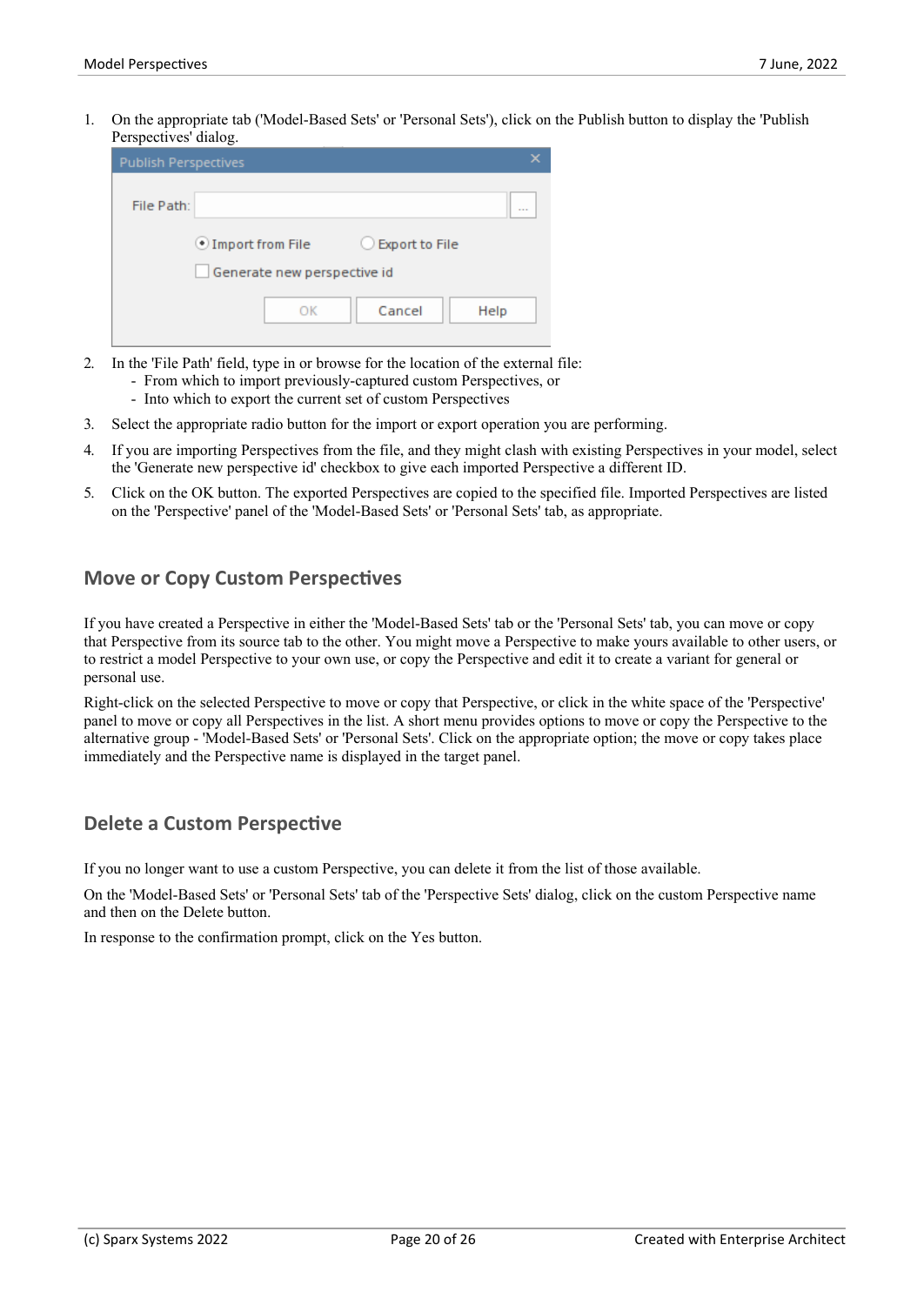# **Perspectives for Security Groups**

Perspectives can be integrated with User Security, allowing administrators and librarians to define the set of Perspectives available to a given security user group. This ensures that users in the group have all the tools and languages they need, whilst helping them focus on their work by completely hiding any irrelevant tools that might otherwise be distracting. This results in productivity gains, while still allowing the modelers to switch between Perspectives that have been assigned to them. So, for example, a security group called *Strategic Process Modelers* could be defined and an administrator could assign to it the entire *Strategy* Perspective set and the *Decision Modeling* Perspective from the *Requirement* set. All users assigned to this group would have access to, and be able to switch between, the individual Perspectives or, by selecting *All*, would be able to access the technologies in all their Perspectives. Users who have been assigned as members of a number of groups will have available to them the amalgam (union) of all their groups' Perspectives.

An administrator or librarian who has defined fine-grained technologies using the strict and restricted feature can apply these restricted Perspectives to any group, thus ensuring that the members of the group have only the restricted set of elements, connectors and diagrams from the specified technology. For example, there might be a group of strategic modelers who just need to model straight-through processing.They only need access to the basic BPMN modeling palette such as Activities and Control Flows, and are not concerned about Pools, Lanes, Gateways and Message Flows, for example, and certainly don't want to see Choreography diagrams. The librarian could set up a Strict Perspective restricted to just these modeling elements and connectors and diagrams. They then apply it to the group *Strategic Process Modelers* and ensure the users are made part of that group using the 'Security Users' dialog, available from the 'Configure' ribbon. This gives an administrator fine grained control of what parts of the language their project team can use, resulting in boosts in productivity and outputs.

The model administrator can similarly tailor the ribbons available to each user security group, as a Ribbon Set for each group, so that particular ribbons can be hidden to further customize and focus the modelers' workspace.

It is important to note that the 'hidden' technologies are not disabled - the model is still logically correct and fully supported for every underlying technology; it is simply that a particular security group will not be able to model using the hidden technologies.

This feature is available in the Corporate, Unified and Ultimate Editions of Enterprise Architect, from Release 15.0.

#### **Access**

| Ribbon | Start > All Windows > Perspective > Settings > Group Restrictions                    |
|--------|--------------------------------------------------------------------------------------|
|        | On the 'Perspective Sets' screen, The 'Perspective Settings for Security Groups'     |
|        | panel displays, listing the existing security groups for which Perspective Sets have |
|        | been defined. (Existing security groups that do not have a Perspective Setting will  |
|        | show in the list if the 'Hide Unconfigured' checkbox is deselected.)                 |
|        |                                                                                      |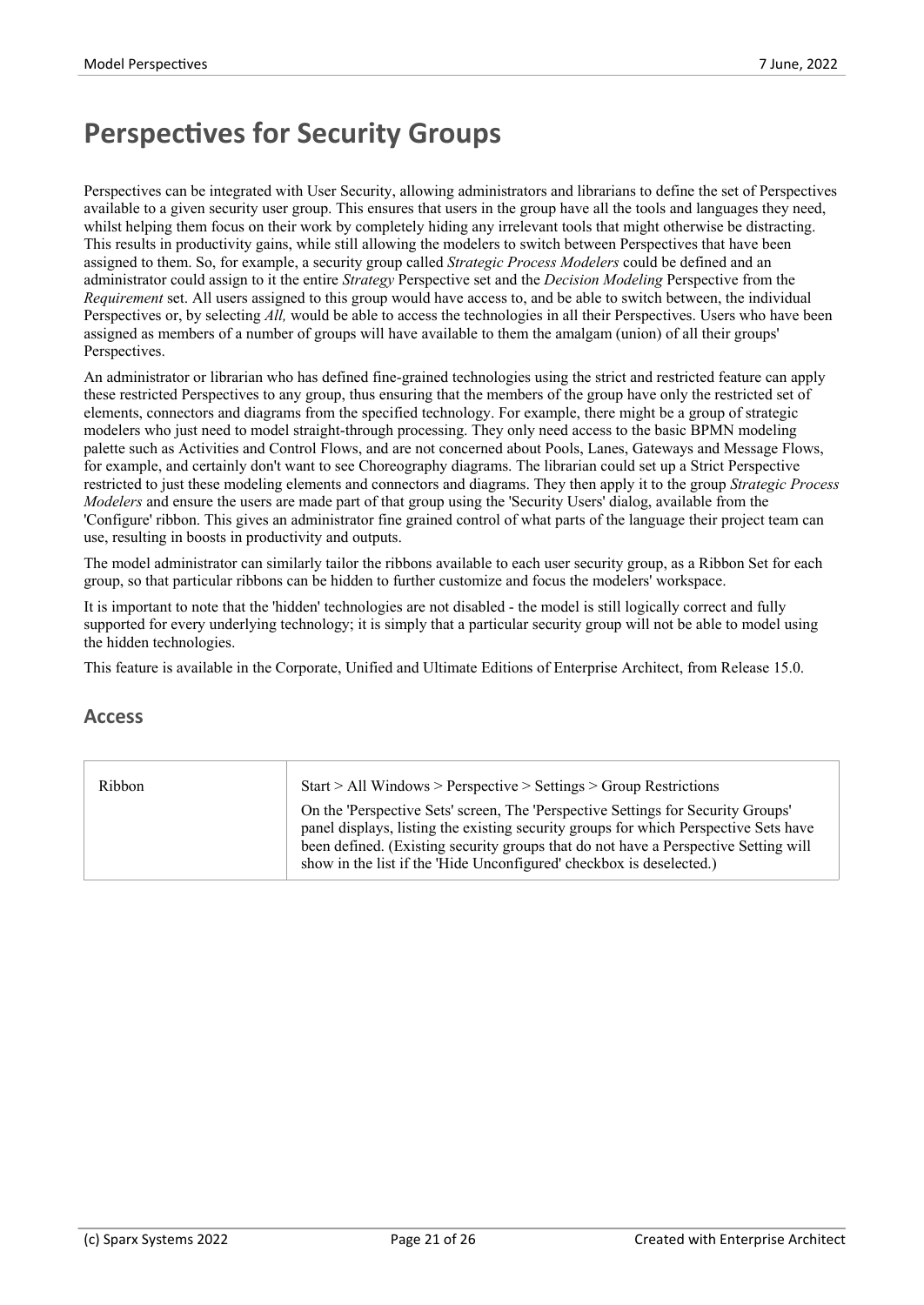| Perspective Sets                                                                                                                                                                                 |                           |                           | $\mathsf{x}$  |
|--------------------------------------------------------------------------------------------------------------------------------------------------------------------------------------------------|---------------------------|---------------------------|---------------|
| System Visibility Personal Sets Model-Based Sets                                                                                                                                                 | <b>Group Restrictions</b> |                           |               |
| Perspective Settings for Security Groups                                                                                                                                                         | Hide Unconfigured         |                           |               |
|                                                                                                                                                                                                  |                           |                           |               |
| <b>Security Group</b>                                                                                                                                                                            | Perspective Set           | <b>Ribbon Set</b>         |               |
| <model default=""></model>                                                                                                                                                                       | <b>Model Default</b>      | $\mathbb{I}^{\mathbb{I}}$ | $\cdots$      |
| Administrators                                                                                                                                                                                   |                           |                           | $\cdots$      |
| Authors                                                                                                                                                                                          | Authors                   | $\frac{1}{2}$             | $\frac{1}{2}$ |
| Automation                                                                                                                                                                                       |                           |                           |               |
| Reviewers                                                                                                                                                                                        |                           | m,                        | ă,            |
|                                                                                                                                                                                                  |                           |                           |               |
|                                                                                                                                                                                                  |                           |                           |               |
|                                                                                                                                                                                                  |                           |                           |               |
|                                                                                                                                                                                                  |                           |                           |               |
|                                                                                                                                                                                                  |                           |                           |               |
|                                                                                                                                                                                                  |                           |                           |               |
|                                                                                                                                                                                                  |                           |                           |               |
|                                                                                                                                                                                                  |                           |                           |               |
|                                                                                                                                                                                                  |                           |                           |               |
|                                                                                                                                                                                                  |                           |                           |               |
|                                                                                                                                                                                                  |                           |                           |               |
|                                                                                                                                                                                                  |                           |                           |               |
| Restrict Perspective Sets by Security Group. <model default=""> restrictions only apply when no other restiction exists.</model>                                                                 |                           |                           |               |
|                                                                                                                                                                                                  |                           | Close                     | Help          |
| Notice that in the 'Perspective Set' column against the security group 'Authors' the                                                                                                             |                           |                           |               |
| value 'Authors' indicates the Perspective Setting that exists for that group.                                                                                                                    |                           |                           |               |
| At the top of the list is the group ' <model default="">', which enables you to refine the<br/>Perspectives and ribbons available to all users of this model - it is effectively an 'all</model> |                           |                           |               |
| model users' security group.                                                                                                                                                                     |                           |                           |               |

### **Create or Edita Perspective Setting for a Security Group**

1. Click on the required security group name, then click on the icon on the right of the field in the 'Perspective Set' column. The 'Perspectives for Security Group' dialog displays.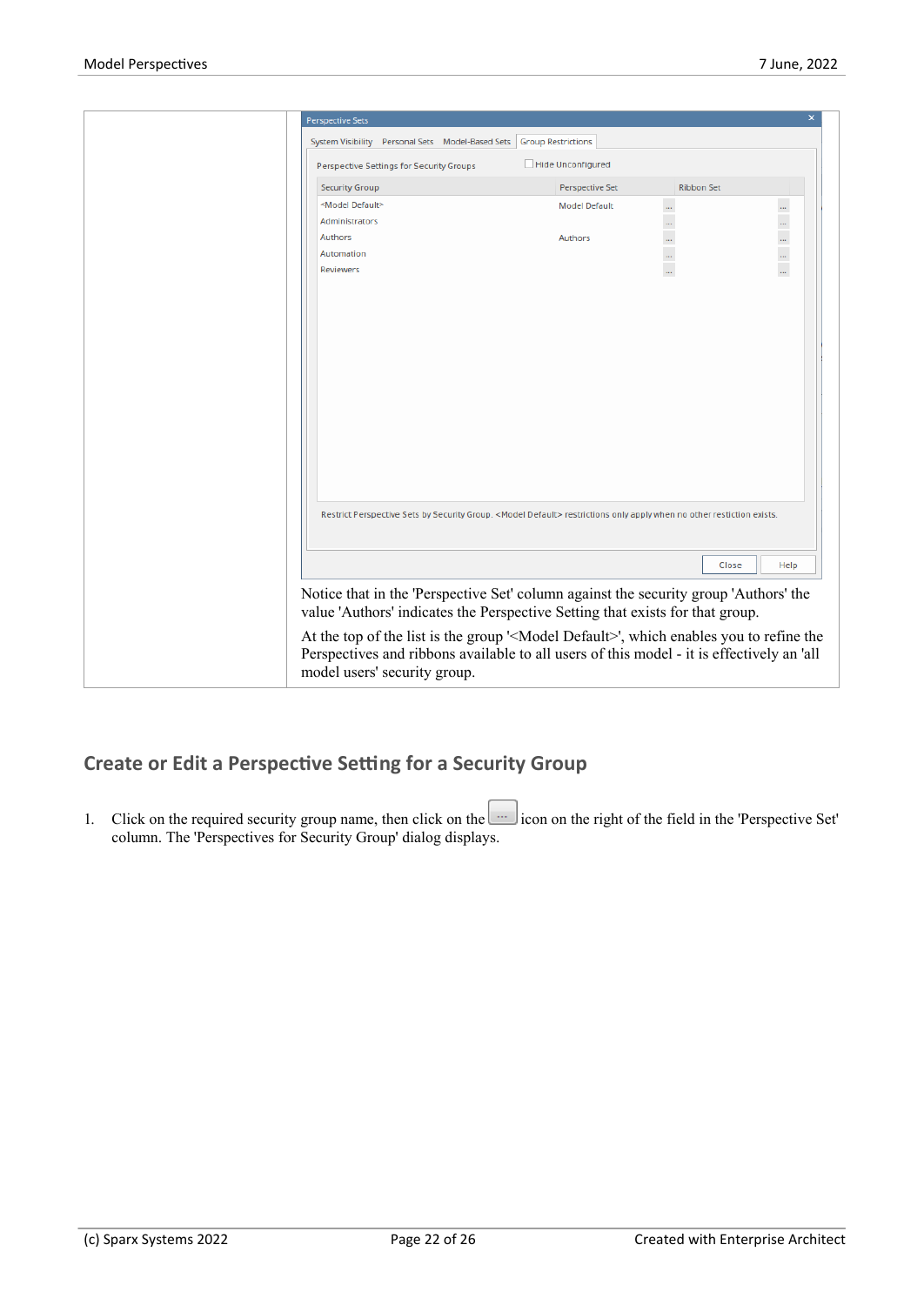| Perspectives for Security Group                                                                                                                                                                                                                                                                                                                                                                                                    | ×                                                                                                                                                                                                                                                       |
|------------------------------------------------------------------------------------------------------------------------------------------------------------------------------------------------------------------------------------------------------------------------------------------------------------------------------------------------------------------------------------------------------------------------------------|---------------------------------------------------------------------------------------------------------------------------------------------------------------------------------------------------------------------------------------------------------|
| Perspectives for Security Group                                                                                                                                                                                                                                                                                                                                                                                                    |                                                                                                                                                                                                                                                         |
| Perspective Group Name:<br>Authors<br>Perspective Sets:<br>Selected<br>Model-Based Sets<br>V UML<br>$\vee$ Strategy<br>$\vee$ Analysis<br>$\vee$ Requirements<br>$\vee$ UX Design<br>☑ Business Modeling<br>$\vee$ Software Engineering<br>$\vee$ Systems Engineering<br>$\vee$ Database Engineering<br>☑ Enterprise Architecture<br>$\vee$ Information Exchange<br>$\vee$ Construction<br>$\vee$ Management<br>$\vee$ Specialized | Available Perspectives in Set:<br>Perspectives<br>$\vee$ All Analysis<br>☑ Custom Diagram Style<br>√ AWS Architecture<br>Google Cloud Platform<br>√ Whiteboard<br>$\vee$ Simple Analysis<br>$\vee$ CMMN<br>▽ Eriksson-Penker Model<br>$\vee$ Web Models |
|                                                                                                                                                                                                                                                                                                                                                                                                                                    |                                                                                                                                                                                                                                                         |
| <b>Reset All</b>                                                                                                                                                                                                                                                                                                                                                                                                                   |                                                                                                                                                                                                                                                         |
|                                                                                                                                                                                                                                                                                                                                                                                                                                    | OK<br>Help                                                                                                                                                                                                                                              |

The dialog lists all of the Perspective Sets available in Enterprise Architect and, when you click on the name of a Perspective Set, all of the Perspectives available in the selected set (as shown for the 'Analysis' Set). All Sets and Perspectives have checkboxes, which initially are all selected.

- 2. To make a complete Perspective Set unavailable to users in the security group, click on the corresponding checkbox to clear it.
- 3. To make individual Perspectives unavailable within an active Perspective Set, click on the corresponding checkboxes to clear them.
- 4. Work through all the Perspective Sets to define all the Perspectives that are not available to the users in the security group. If you want to reset all unselected checkboxes to selected, click on the Reset All button.
- 5. When you have defined the Perspective Setting, click on the 'Perspective Group Name' field and type in a name for the Perspective Setting for the security group.
- 6. Click on the OK button. The 'Perspective Settings for Security Groups' tab of the 'Perspective Sets' screen redisplays, with the name of the Perspective Setting in the 'Perspective Set' field for the selected security group.
- 7. You can repeat the process for another user security group.
- 8. When you have set up your Perspective Settings for the security groups, click on the Close button to close the 'Perspective Sets' screen.

#### **Create a Ribbon Set for a Security Group**

This process is similar to that for creating a Perspective Setting for a security group.

1. Click on the required security group name, then click on the ight of the right of the field in the 'Ribbon Set'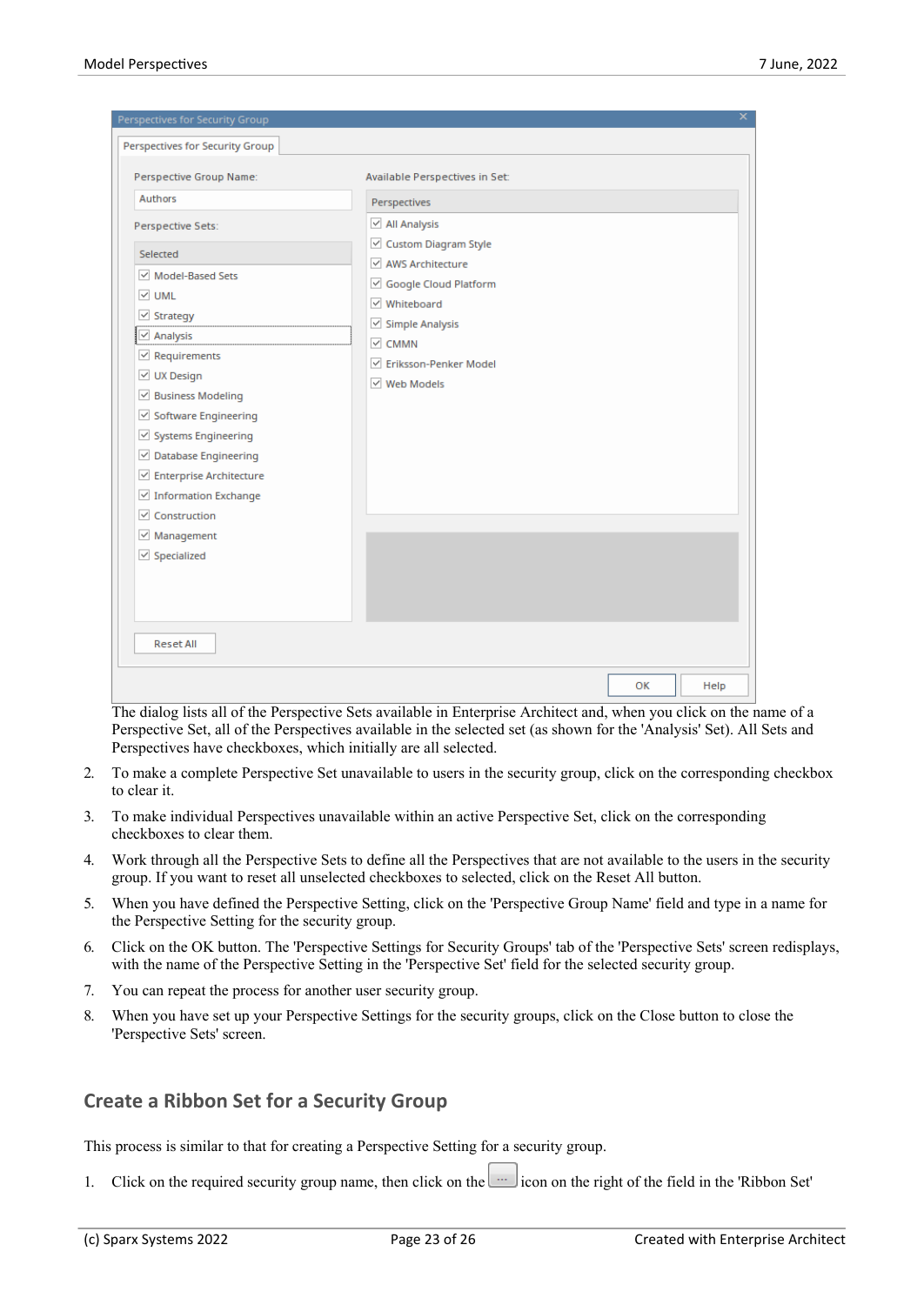| Ribbon Set for Security Group | $\mathsf{x}$                                 |
|-------------------------------|----------------------------------------------|
| Ribbon Set for Security Group |                                              |
| Configure Ribbons:            |                                              |
|                               |                                              |
| Name                          | Enable<br>                                   |
| ▲ Design                      | ✓                                            |
| Explore                       | $\overline{\checkmark}$                      |
| Model                         | $\overline{\checkmark}$                      |
| Diagram                       | $\checkmark$                                 |
| Element                       | $\checkmark$                                 |
| Impact                        | $\overline{\checkmark}$                      |
| Tools                         | $\checkmark$                                 |
| Layout<br>D                   | $\overline{\checkmark}$                      |
| Develop<br>D                  | $\overline{\checkmark}$                      |
| Publish<br>D                  | $\checkmark$                                 |
| Simulate<br>D                 | $\overline{\checkmark}$                      |
| Specialize<br>D               | $\overline{\checkmark}$                      |
| Construct<br>D                | $\checkmark$                                 |
| Execute<br>Þ                  | $\overline{\checkmark}$                      |
| $\triangleright$ Configure    | $\overline{\checkmark}$                      |
|                               |                                              |
|                               |                                              |
|                               |                                              |
|                               |                                              |
| Default Ribbon: Start         | <b>Reset All</b><br>$\overline{\phantom{a}}$ |
|                               |                                              |
|                               |                                              |
|                               | OK<br>Help                                   |

column. The 'Ribbon Set for Security Group' dialog displays.

The dialog lists all of the ribbons available in Enterprise Architect and, when you expand the name of a ribbon, all of the option panels available in the selected ribbon (as shown for the 'Design' ribbon). All ribbons and panels have checkboxes, which initially are all selected.

- 2. To make a complete ribbon unavailable to users in the security group, click on the corresponding checkbox to clear it.
- 3. To make individual option panels unavailable within an active ribbon, click on the corresponding checkboxes to clear them. Clearing all the panel checkboxes for a ribbon also hides the complete ribbon (you cannot display an empty ribbon).
- 4. Work through all the ribbons to define all the option panels that are not available to the users in the security group. If you want to reset all unselected checkboxes to selected, click on the Reset All button.
- 5. When you have defined the Ribbon Set, you can also identify one ribbon as being the default that is shown whenever users in the selected security group open Enterprise Architect. Click on the drop-down arrow in the 'Default Ribbon' field, and select the required ribbon name.
- 6. Click on the OK button. The 'Perspective Settings for Security Groups' tab of the 'Perspective Sets' screen redisplays, with the name of the Ribbon Set in the 'Ribbon Set' field for the selected security group.
- 7. You can repeat the process for another user security group.
- 8. When you have set up your ribbon sets forthe security groups, click on the Close button to close the 'Perspective Sets' screen.

#### **Notes**